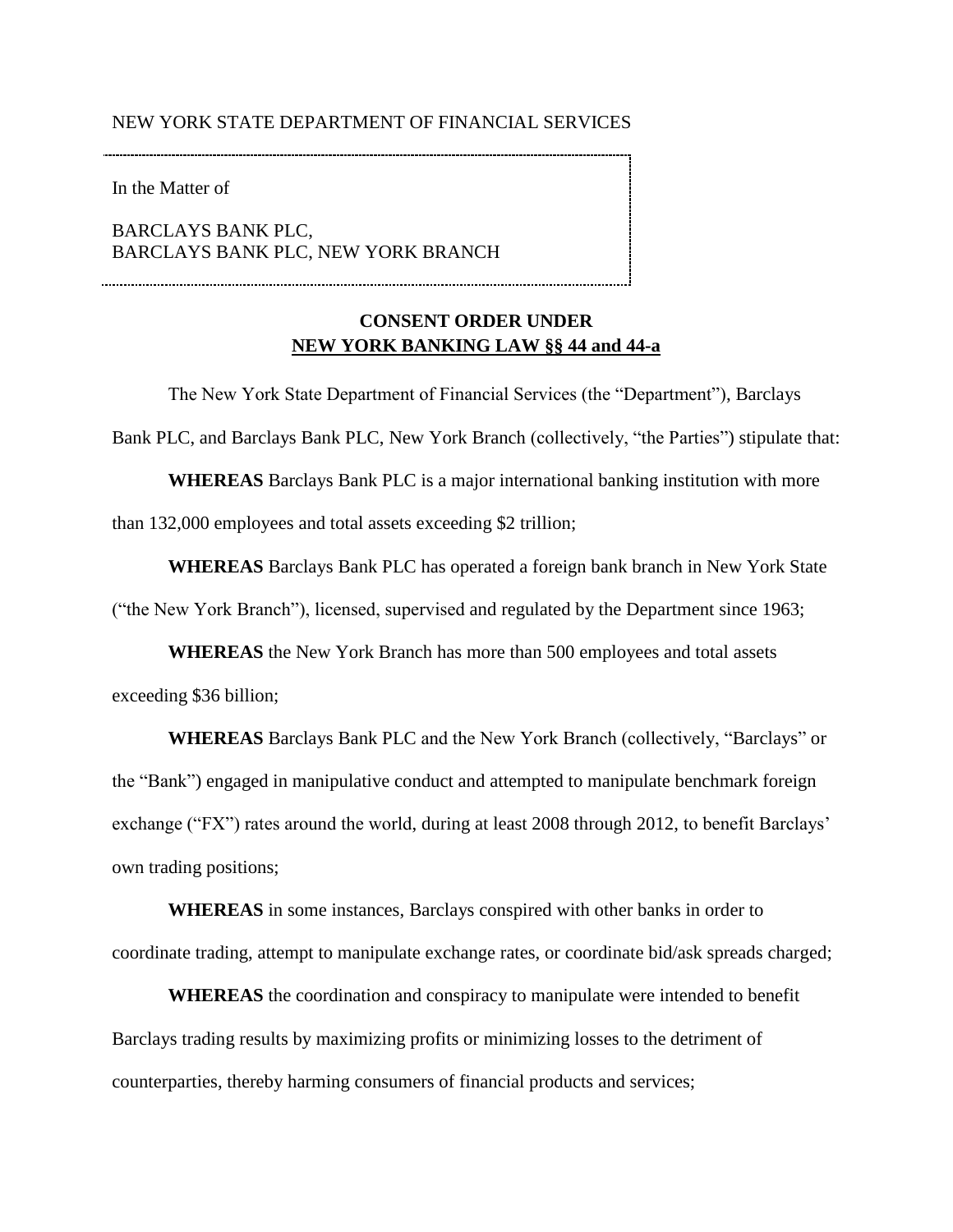including by deceiving clients concerning the application of "mark-ups" to FX trades; **WHEREAS** from at least 2008 to 2014, Barclays engaged in misleading sales practices,

 **WHEREAS** the misconduct discussed in this Order involved providing false and misleading information to customers and markets;

 **WHEREAS** Barclays PLC has agreed to plead guilty to a violation of Section 1 of the Sherman Act (15 U.S.C. § 1);

 **WHEREAS** Barclays is entering into a resolution with the U.S. Commodity Futures Trading Commission ("CFTC") relating to violations of the Commodities Exchange Act (7 U.S.C. §§ 9, 13) and CFTC Regulation 180.2, 17 C.F.R. § 180.2; and

**WHEREAS** Barclays is entering into a resolution with the Board of Governors of the Federal Reserve System relating to violations of the Federal Deposit Insurance Act (12 U.S.C. § 1818);

 **WHEREAS** Barclays is entering into a resolution with the U.K. Financial Conduct Authority relating to principles of reasonable care to organize and control its affairs responsibly and effectively with adequate risk management systems, which is FCA Principle for Businesses 3;

 Barclays agree to the following: **NOW THEREFORE**, to resolve this matter without further proceedings pursuant to the Superintendent's authority under Section 44 and 44-a of the Banking Law, the Department and

### **FACTUAL BACKGROUND**

### The FX Market and Fix Manipulation

1. The FX market involves the buying, selling and exchanging of currencies, and is one of the largest, most liquid and most actively traded markets in the world, with an average daily turnover of \$5.3 trillion in April 2013.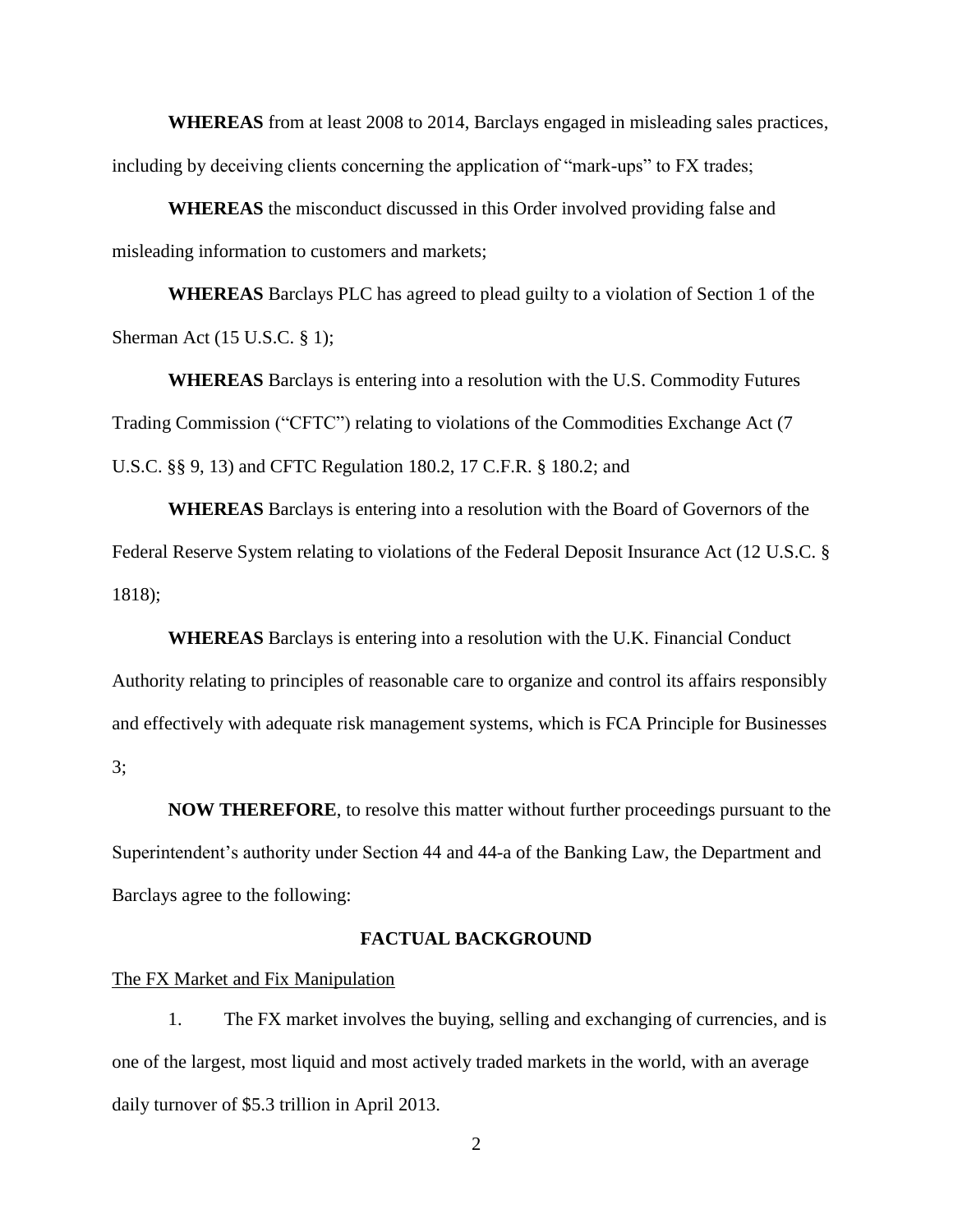2. In a typical FX spot transaction, currencies are traded against one another in pairs. As the world's reserve currency, the U.S. Dollar is the most actively traded currency in the FX the most popular currency pairs are the Euro/U.S. Dollar (EUR/USD), the British Pound market. The overwhelming majority of all FX trading is conducted in G10 currency pairs, while Sterling/U.S. Dollar (GBP/USD) and the U.S. Dollar/Japanese Yen (USD/JPY).

 including spot, forward, swap, futures and options contracts. The primary FX trading centers are 3. FX market participants include banks, investment firms, commercial companies, central banks, hedge funds and retail customers, which trade various types of instruments, located in New York City and London, although FX trading occurs around the world and continues 24 hours a day, excluding weekends.

 on trading in the interdealer market. There are numerous such "fix" or benchmark rates, which are set at specific times each day. The most widely referenced benchmark rates include the 4:00 Central Bank fix (the "ECB fix"). Central Bank fix (the "ECB fix").<br>5. For G10 currency trading, the WM/R fix rates are based on actual bids and offers 4. A typical FX spot transaction involves the exchange of currencies at an agreed rate for settlement on a spot date—usually two business days from the trade date. In addition to trading directly in the market, clients can also submit "fix" orders to various large international banks, including Barclays, which then shoulder the risk of the trade and agree to deliver the requested currency to the client at the "fix" rate, which is determined at a subsequent time based pm (London time) WM/Reuters fix (the "WM/R fix") and the 1:15 pm (London time) European

 around the time of the fix. The ECB fix takes into consideration price levels established through taken from electronic trading systems, which at the relevant times used a one-minute window trading at the time of the fix, but the precise methodology is not disclosed.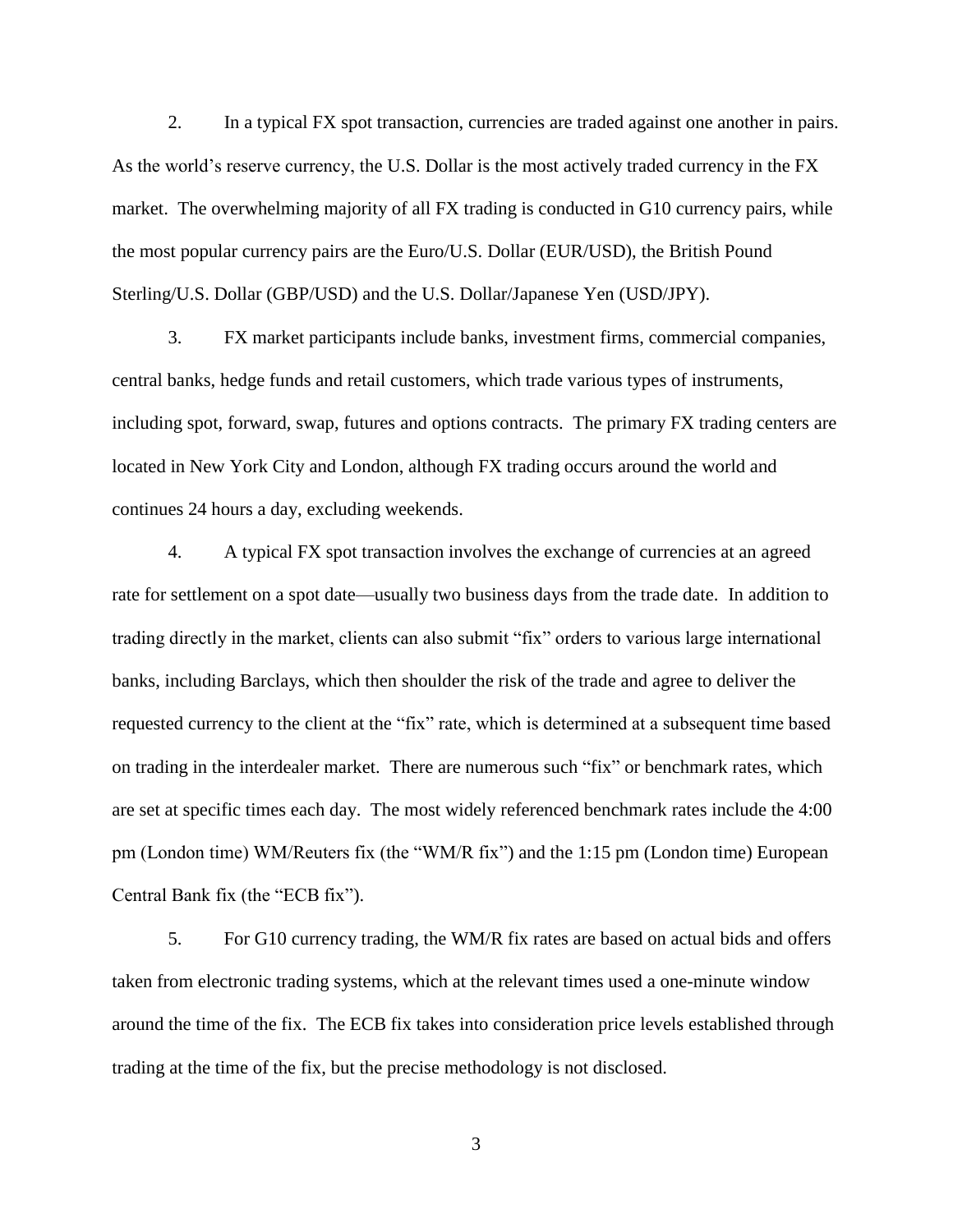"CME/EMTA USD/RUB Reference Rate") are set based on indicative quotes obtained by a 6. For certain less liquid currencies, particularly in emerging markets, benchmark rates, such as the reference rate published by the Chicago Mercantile Exchange ("CME") and Emerging Markets Traders Association ("EMTA") for U.S. dollars and Russian rubles (the survey of certain market participants.

 upcoming fix. Traders with net orders to sell a certain currency at the fix rate make a profit if the clients, while traders with net orders to buy a certain currency at the fix rate make a profit if the 7. Prior to a fix, clients place orders with banks (including Barclays) to buy or sell a specified amount of currency "at the fix rate"—*i.e.*, the rate that would be determined at the average rate at which they buy the currency is lower than the fix rate at which they sell to their average rate at which they sell the currency is higher than the fix rate at which they buy from their clients.

 themselves to exchange rate movements, and FX traders may buy or sell currency in or around the fix or fix window in order to manage this exposure risk and often to obtain a currency who makes a larger profit due to the increased spread between the fix rate at which the trader ends up selling the currency to the market (via the trader) at a lower fix rate.<br>4 8. By taking these orders to transact at a yet-to-be-determined rate, banks expose position large enough to complete the order. Depending on the volume of trading during or around a fix window, transactions to buy or sell currency can affect the fix rate. For example, a bank that sells, or even simply offers to sell, a large amount of currency just before or during the fix may cause the fix rate to move lower. The resulting rate movement would benefit the trader, committed to buy the currency from the client and the higher rate at which the trader sold the currency to the market. However, this increased profit comes at the expense of the client, who

 $\overline{4}$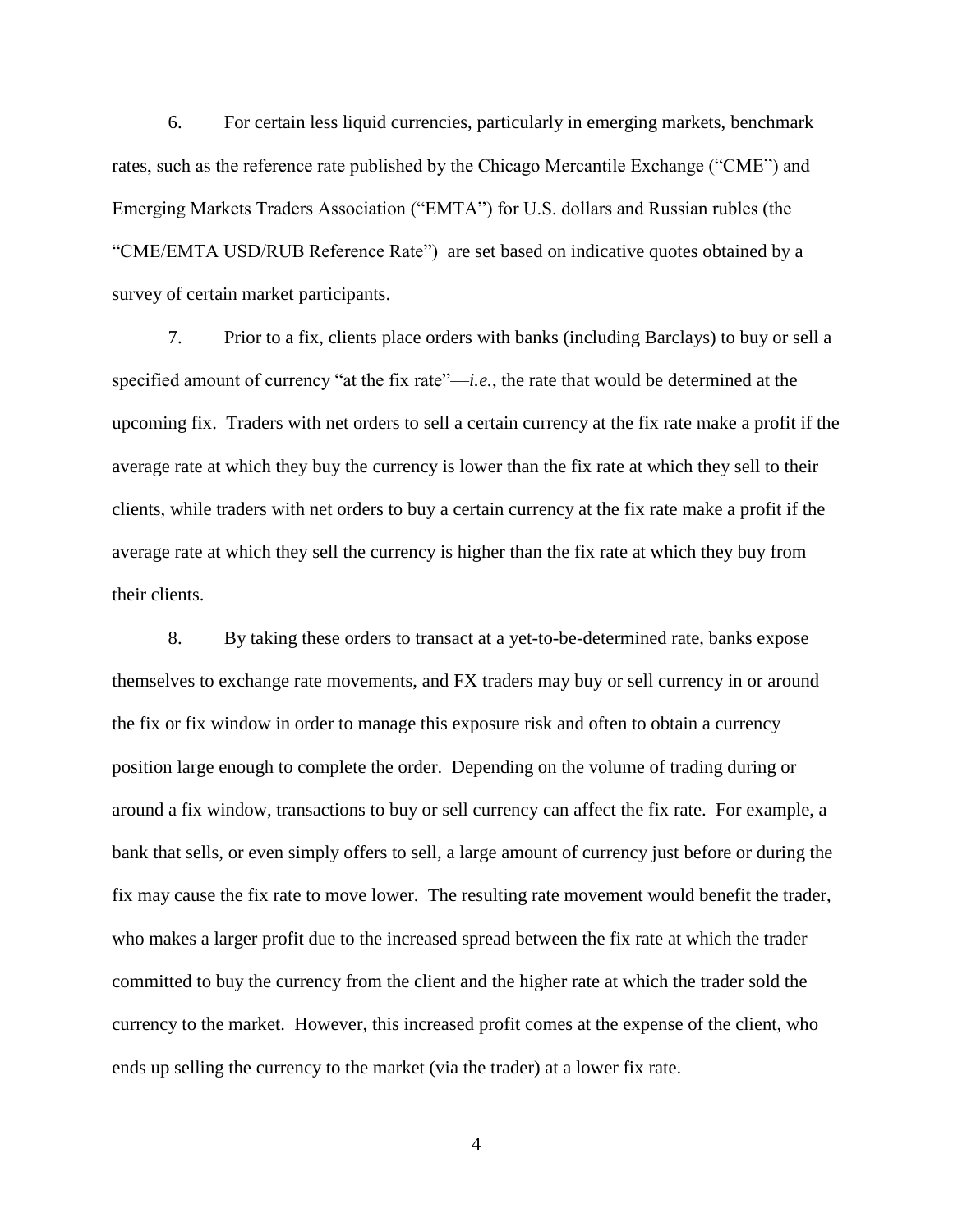9. This dynamic creates a risk that a trader will deliberately engage in trading behavior designed to manipulate the fix rate in order to increase his or her profits by buying or the trader coordinated his or her trading activity with FX traders at other banks. selling large orders, or simply by making bids or offers for large amounts with the intent to move prices rather than engage in actual transactions. These profits could be increased even further if

 these already influential traders dramatically amplify their ability to manipulate prices. The fixes 10. By sharing information through multi-bank chats and colluding in their trading, use a narrow time window, during which a small number of traders at a few global banks control the majority of the volume, and have leverage to influence prices.

 11. A manipulative trading strategy employed to affect market prices rather than orders at the best available price. The technique is intended to push prices in a direction before a current bid/offer can be renewed by a counterparty at the previously existing price, or close to it. engage in actual transactions is "crossing the spread" and placing an order that unnecessarily reaches "deep into the book" – that is, several levels beyond the market's offered bid/ask spread. This intentionally shifts the bid/ask levels in the desired direction rather than merely executes

 among the fix-executing banks and prior instance of successful manipulation of prices around the 12. Knowing that the times around a fix are volatile, other market participants have an incentive to stay out of the way of the banks executing fix orders. Successful coordination time of the fix thus reinforces the lesson that other market participants should stay out of the way at that time. Only members of the multi-bank chat among large fixing banks have the shared information and the visibility as to the direction of aggregate fix orders, as well as the ability and incentive to cooperate in fix execution. As one Barclays trader stated on a multi-bank chat: "we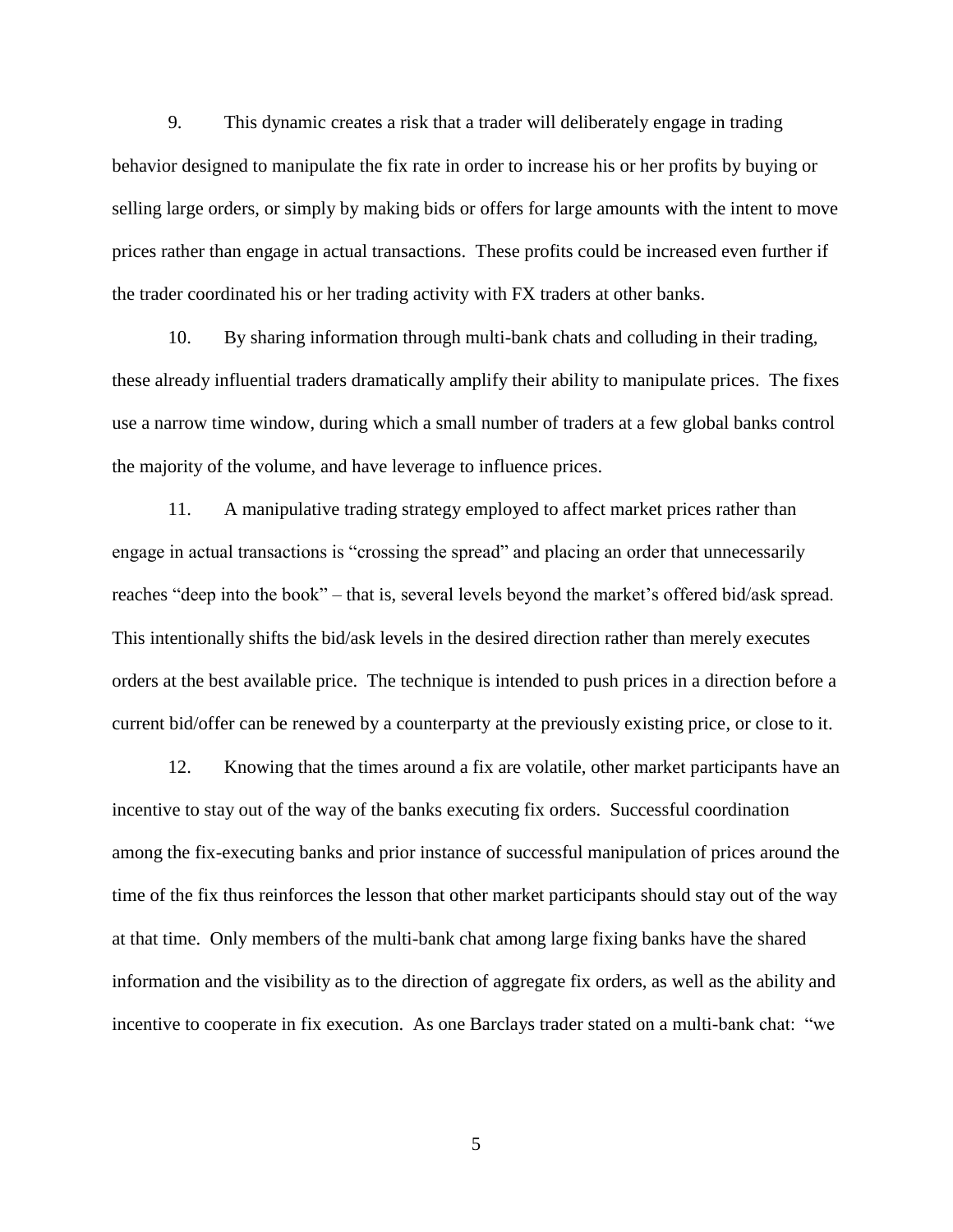are 3 of the top 4 eur books on the planet . . . if we cant help each other with liquidity . . . who can?"

### Barclays' Misconduct

13. Barclays employs traders who trade FX financial instruments in the inter-bank market and with non-bank counterparties as part of the Bank's Global FX business. Among others, Barclays' FX traders trade in the following product sectors: FX spot, FX forwards and non-deliverable forwards ("NDFs") and FX options.

 oversight of some senior desk managers, and spanned geographically across numerous countries, including Barclays' offices in New York and London, among others. 14. The misconduct described in this Order was not confined to a small group of individuals; it involved more than a dozen employees, who acted with the knowledge and

# to Manipulate Trading in Certain G10 Currency Pairs Barclays Engaged in Manipulative Conduct Regarding, Attempted to Manipulate and Conspired

15. From approximately 2008 through 2012, certain FX traders at Barclays communicated with FX traders at other banks to coordinate attempts to manipulate prices in certain FX currency pairs and certain FX benchmark rates, including the WM/R and ECB fixes. The majority of these communications took place in multi-bank online chat rooms.

 rooms and often had multiple chat rooms open at the same time. In their attempts to manipulate discussed the spread between bids and offers which the banks were showing to customers. The 16. Certain FX traders at Barclays routinely participated in these multi-bank chat these benchmarks in the chat rooms, Barclays FX traders exchanged information about the size and direction of their orders with FX traders at other banks, as well as coordinated trading, and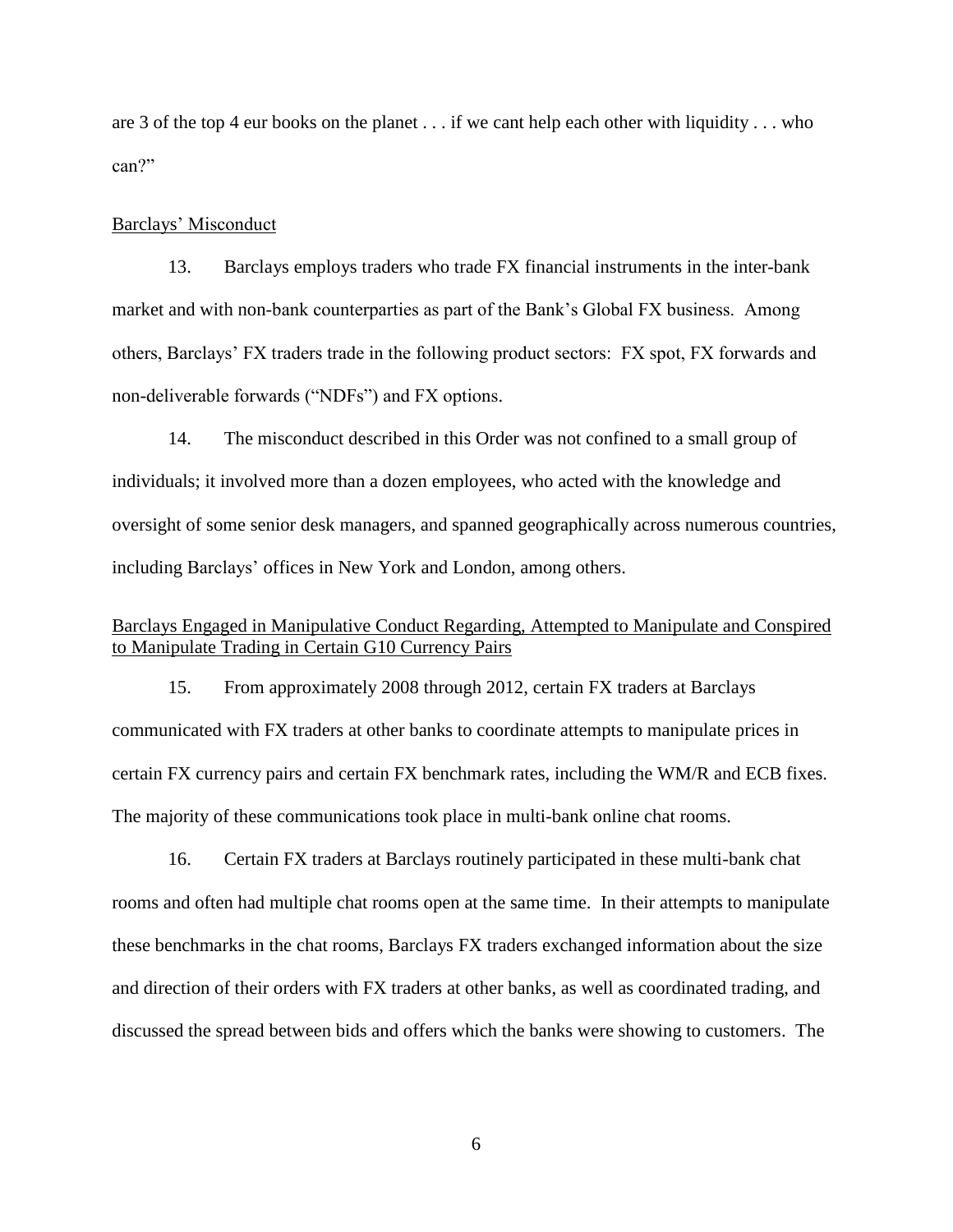exchange of information among the traders at multiple banks via the use of chat rooms facilitated this type of conduct.

 17. FX traders, including at Barclays, used code words when communicating in detection. multi-bank chat rooms, in order to conceal certain aspects of their communications and avoid

 as the "Cartel" included FX traders from Citigroup, JP Morgan, UBS, RBS and Barclays who specialized in trading the Euro. Membership in this exclusive chat room was available only to 18. One particular chat room, referred to by the participating traders and other traders traders who were invited to the chat room. Two Barclays EUR/USD traders were members of this chat room: one from December 2007 to July 2011 and another from December 2011 to August 2012.

 19. One Barclays FX trader, when he became the main Euro trader for Barclays in trial," but was advised "mess this up and sleep with one eye open at night." This trader 2011, was desperate to be invited to join the Cartel because of the trading advantages from sharing information with the other main traders of the Euro. After extensive discussion of whether or not this trader "would add value" to the Cartel, he was invited to join for a "1 month ultimately survived his "trial" and was permitted to remain in the Cartel chat room until it was disbanded at some point in 2012.

 the fixes. One method was known as "building ammo," whereby a single trader would amass a large position in a currency and then unload the "ammo" just before or during the fix to try to 20. FX traders at Barclays employed various strategies in their efforts to manipulate move prices.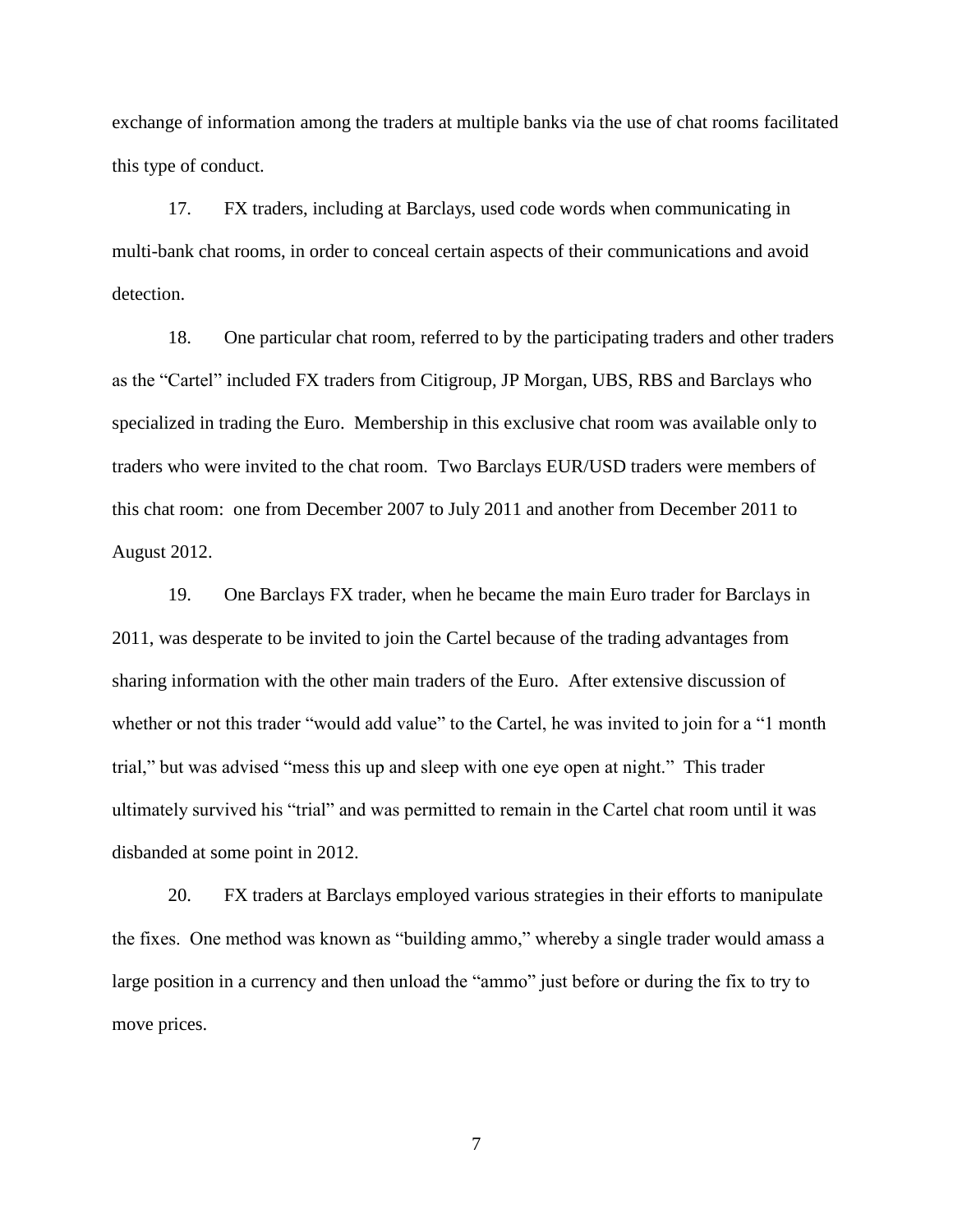21. On January 6, 2012, one Barclays trader, who was also a Head of the FX Spot desk in London, attempted to manipulate the ECB fix by unloading EUR 500 million right at the fix time, stating in the Cartel chat room "i saved 500 for last second" and in another chat room "i had 500 to jam it."

 additional profit if the ECB fix dropped. He sold EUR 175.4 million in the nine minutes leading up to the fix. While the market was rising up until 5 seconds prior to the fix (with best offers ECB fix, which ultimately was 1.2910. As a result, Barclays made a profit of \$16,000 on these 22. On September 13, 2012, Barclays had a net position from clients to sell EUR 119 million, and this same Barclays trader built approximately EUR 30 million in additional "ammo" from Fortis Bank SA/NV, and EUR 169.5 million from HSBC. This trader stood to make hovering around 1.2913), this trader sold EUR 147 million in the last three seconds before the trades.

 pay less for the euros it had committed to purchase at the fix price, while potentially selling for counteract the upcoming Barclays effort to drive the price lower. A trader at another bank wrote planning to "watch your magic haha." 8 23. In another example, on December 6, 2011, Barclays had client orders to buy a net EUR 52 million at the ECB EUR/USD fix rate. In addition, a Barclays trader agreed to buy an additional EUR 143.5 million at the fix rate from other banks, leaving him with EUR 195.5 million to sell at the fix. This additional "ammo" from other banks offered the possibility of driving down the price of the EUR/USD for the setting of the fix, which would allow Barclays to more. In addition, through the cooperation of traders at other banks, additional client orders of EUR 120 million, pending at other banks, were also cleared ahead of the fix, so as not to to the Barclays trader: "u selling still? . . . get a late 20 so ive sold them" and stated that he was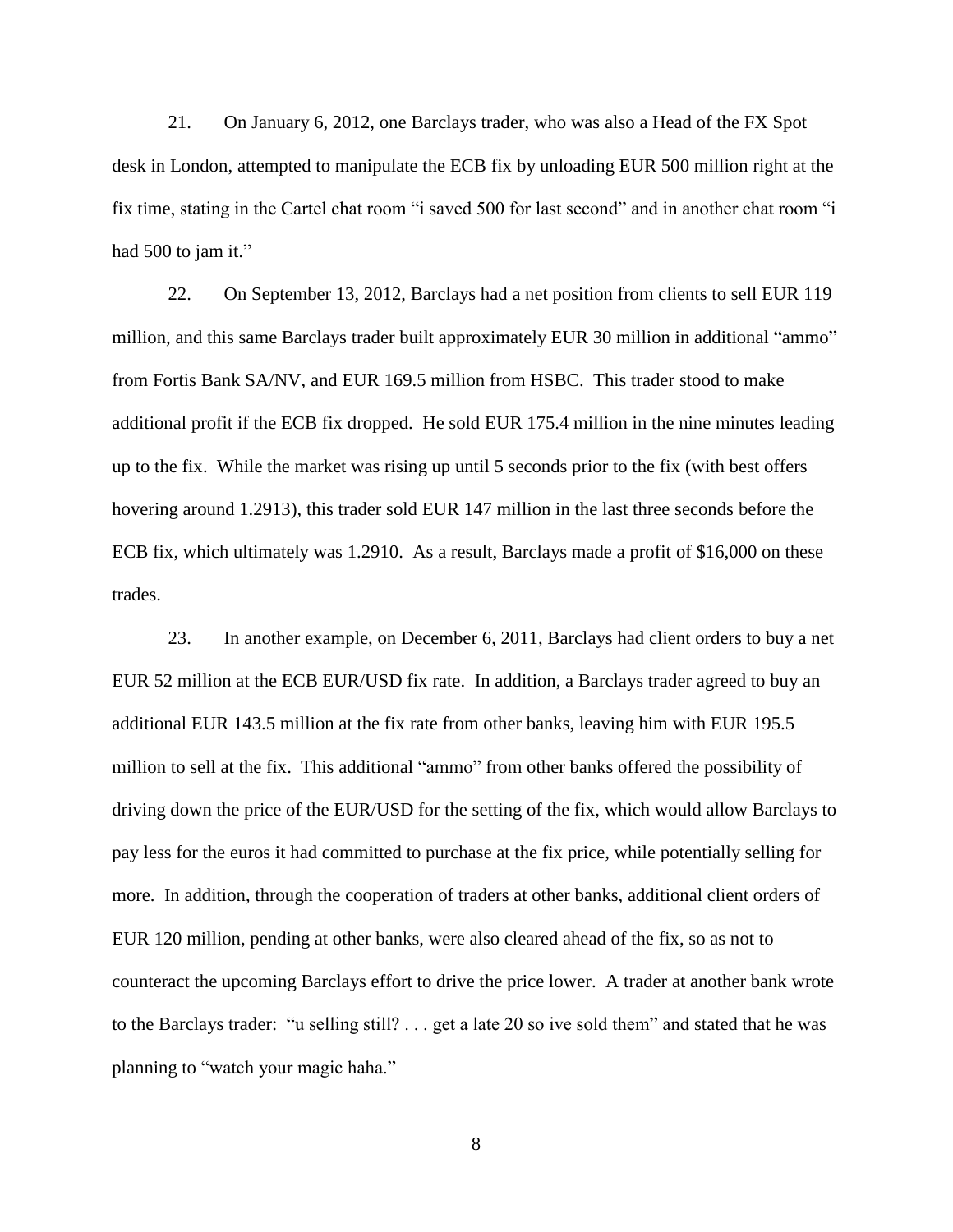euros would be lower than the rate at which he would sell. In the 13 minutes leading up to the fix, Barclays sold EUR 196 million at an average price of (approximately) 1.33947. 24. The trader sold the euros prior to the ECB fix with the intent to push down the price, and anticipating that the fix rate at which Barclays had committed to buy 195.5 million Immediately before the fix, the trader placed an order to sell EUR 100 million at 1.3394. The ECB fix ultimately was driven down to that exact level, and this low fix level, lower than the prices before and after the fix, resulted in a profit for Barclays of approximately \$14,270. A few seconds after the fix, the price recovered to 1.3396, where it had been before the fix.

 concentrating Barclays' sell orders near and at the fix, allowed Barclays to attempt to push the create the lowest possible price – a price below what Barclays itself had sold for, on average. 25. Dissipating the buy orders of traders at other banks before the fix, and price at the fix lower than it would have been without this deliberate marshaling of orders to Without the active cooperation and coordination among the traders at multiple banks, via the use of chat rooms, the Barclays trader would have had neither the information to indicate that pushing the price was feasible, since there were not large contrary orders pending, nor the tools to attempt to accomplish that forced, temporary push lower.

26. In another example of manipulative trading, intended to push prices down before the fix, rather than simply execute orders by selling at bid prices, on January 3, 2012, a Barclays trader repeatedly placed orders below the levels of the bids in the market. For this fix, Barclays had client orders that required it to sell EUR 400 million. Barclays also obtained additional "ammo" from other banks, raising its net position for sale to EUR 482 million. In the seconds prior to the fix, the Barclays trader submitted an order to sell EUR 50 million at 1.3013 when the market was trading at 1.3015/16, and then to sell EUR 100 million at 1.3012 when the market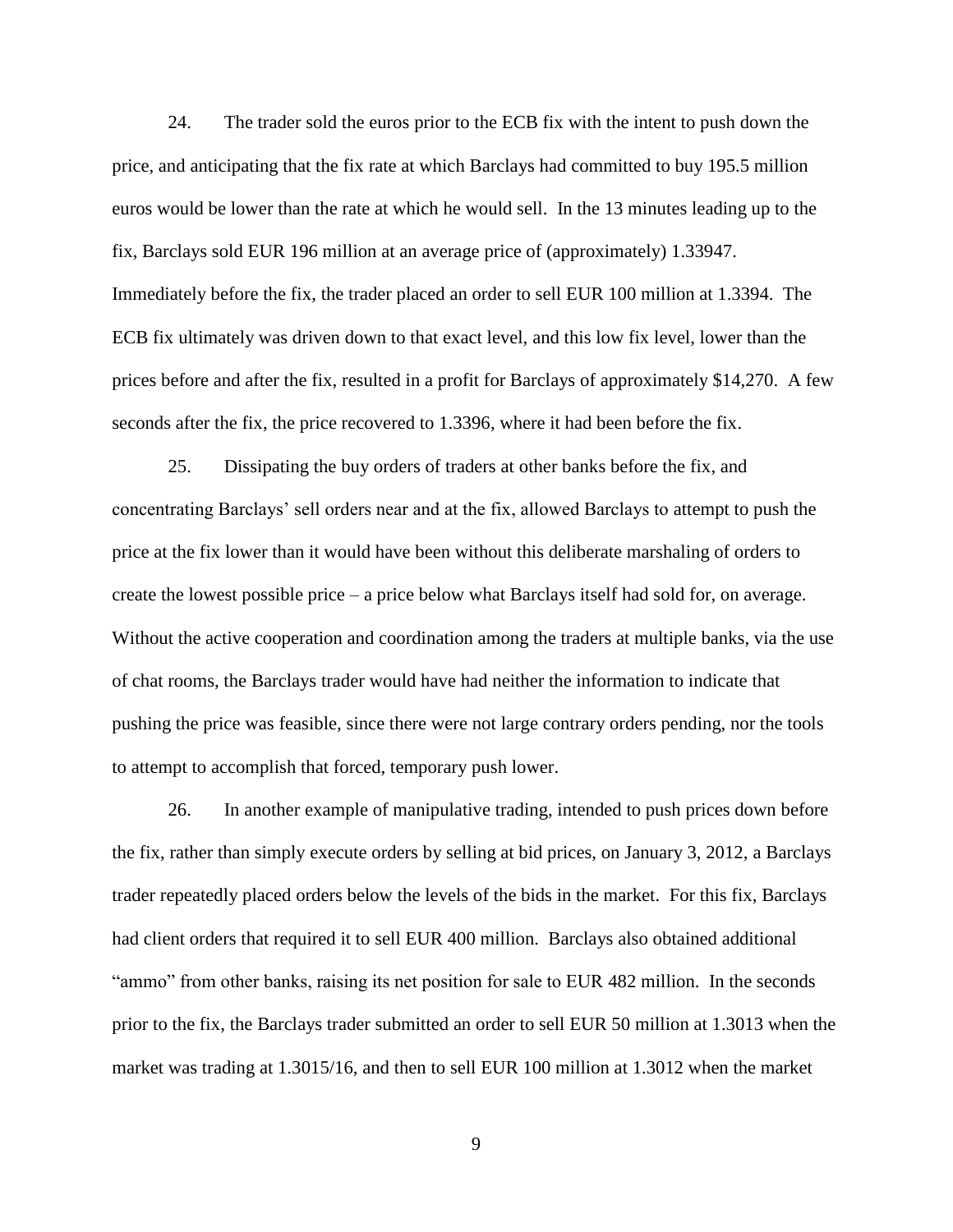was trading at 1.3014/15. A trader not focused on pushing prices lower would simply have submitted orders that matched the best offer, or more aggressively, obtained immediate execution by agreeing to sell at the bid price. Offers lower than the guaranteed execution at a higher available bid are strongly probative of an intent to move prices lower, rather than efficiently and fairly execute orders. On this day, Barclays obtained approximately \$59,000 in profit from the fix trading.

 27. An additional tactic for reducing the risks involved in seeking to manipulate push prices was being deployed. Traders would also cooperate with price manipulation efforts by seeking to "clear the decks" of contrary orders early, in order not to dilute the deployment of the full "ammo" nearer to the fix, as part of an effort to move prices beyond the narrower range that would be maintained by a more routine, even execution of orders. market prices was for the traders at the various banks on a multi-bank chat to agree to stay out of each other's way around the time of a fix, and avoid executing contrary orders while an effort to

orders: "He paid me for 186... so shioud have giot rid of main buyer for u." 28. For example, in a June 28, 2011 chat with a trader from HSBC, a Barclays trader reported that another trader was building orders to execute at the fix contrary to HSBC's orders but Barclays assisted HSBC by executing trades ahead of the fix to decrease that other trader's

 gonna help u." 29. In another discussion on a multi-bank chat, on December 1, 2011, with a trader from Citigroup, a Barclays trader indicated "If u bigger. He will step out of the way. . . We

 for you [UBS Cartel member]" and "hopefully decks bit cleaner." Despite having net sell orders 30. On February 15, 2012, a Barclays trader worked to clear the decks in advance of the ECB fix to assist his fellow Cartel member at UBS, stating "hopefully taking all the filth out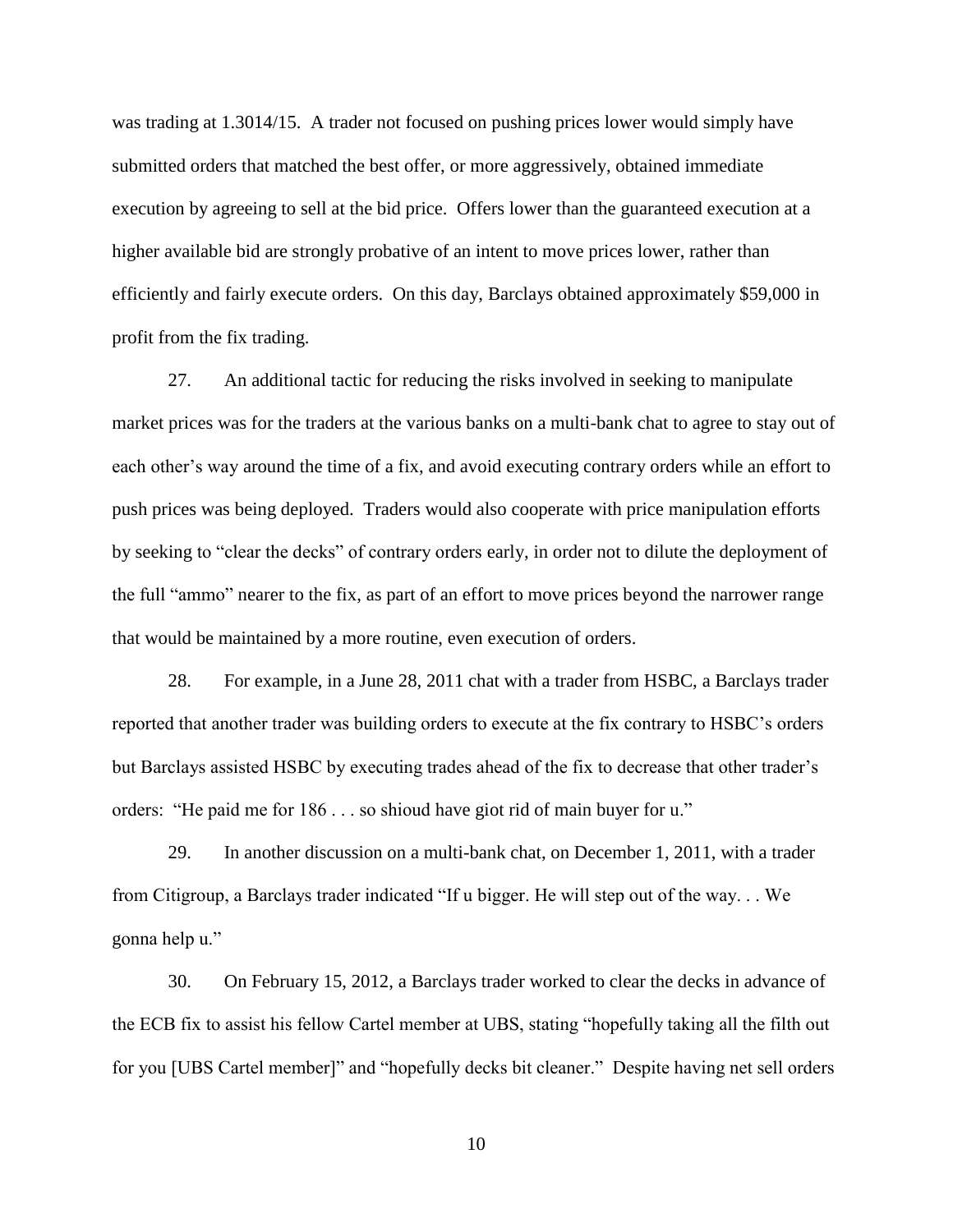of only EUR 54 million, this trader ended up engaging in a series of matching trades, including buying EUR 196 million to assist his fellow Cartel member.

31. In yet another example, on February 21, 2012, the same trader employed the same strategy of clearing the decks by selling EUR 47 million to RBS to assist his fellow Cartel member at Citi, noting "gave mine to try at rbs so u shud be nice and clear to mangle."

## Barclays Engaged in Manipulative Conduct Regarding, Attempted to Manipulate and Conspired to Manipulate Trading in Certain Emerging Markets Currency Pairs

 32. From approximately 2009 through 2012, certain FX Emerging Markets traders at Barclays communicated with traders at other banks and on some occasions attempted to coordinate their pricing and trading for certain emerging markets currency pairs. The majority of these communications took place in multi-bank online chat rooms.

33. In their attempts to manipulate emerging markets currency pricing, Barclays FX traders exchanged information about customer orders with FX traders at other banks, but did not bother to use code words to disguise their efforts.

 34. Indeed, on one occasion, a Barclays FX trader explicitly discussed with a JP Morgan trader coordinating the prices offered for USD/South African Rand to a particular customer, stating, in a November 4, 2010 chat, "if you win this we should coordinate you can show a real low one and will still mark it little lower haha." After the JP Morgan trader suggested that they "prolly shudnt put this on perma chat," the Barclays trader responded "if this is the chat that puts me over the edge than oh well. much worse out there."

 35. A few weeks later, on November 17, 2010, the Barclays trader continued his they come here I will show them little worse . . . you win . . . and get them cheap." efforts to coordinate prices, telling other chat room members to "show them way to the left . . . if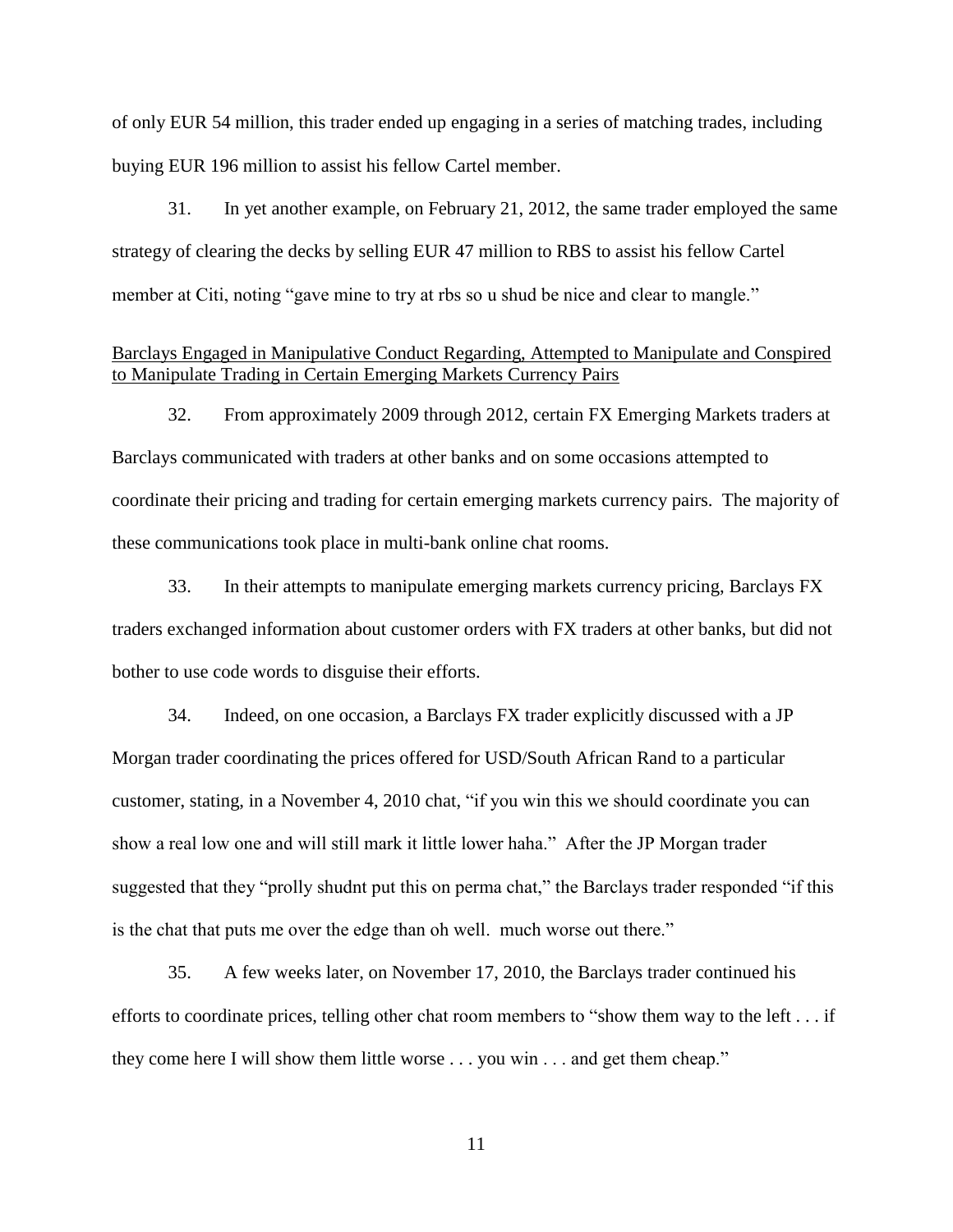36. Several months later, this trader was still instructing traders at other banks to follow his lead. On February 25, 2011, a Standard Chartered Bank FX trader asked "what bid you want me to show if somwone calls" and the Barclays trader responded "up to 02." The SCB trader said "okok" and "ill let you know if we get asked."

 37. Later that year, on June 10, 2011, the Barclays trader stated explicitly in another chat that "we trying to manipulate it a bit more in ny now . . . a coupld buddies of mine and I."

 38. In June 2011, the trader left Barclays and later joined another bank, where he an FX trader at an affiliate of Barclays (who is now employed by Barclays) to stand down to continued to engage in similar conduct. On September 23, 2011, the former Barclays trader told allow him to trade "so we dont get in each others way."

39. FX traders involved in the USD/Brazilian Real market colluded together to manipulate markets in a more straightforward manner—by agreeing to boycott local brokers to drive down competition. On October 28, 2009, an RBC trader wrote "everybody is in agreement in not accepting a local player as a broker?" A Barclays FX trader responded "yes, the less competition the better."

 the CME/EMTA USD/RUB Reference Rate were discussed, on at least seven occasions in 2010 while avoiding brokers. Many of the chats in which Russian ruble traders participated were in 40. Traders in the Russian ruble at a number of banks, including Barclays, participated in the "Curling 2010" persistent multi-bank chat room, where banks' submissions to and 2011. The CME/EMTA USD/RUB Reference Rate was determined based on a survey of various banks, rather than on the basis of a sample or an average of actual trade prices. The Curling 2010 chat room was also used, during 2011 and 2012, for traders to match fix orders,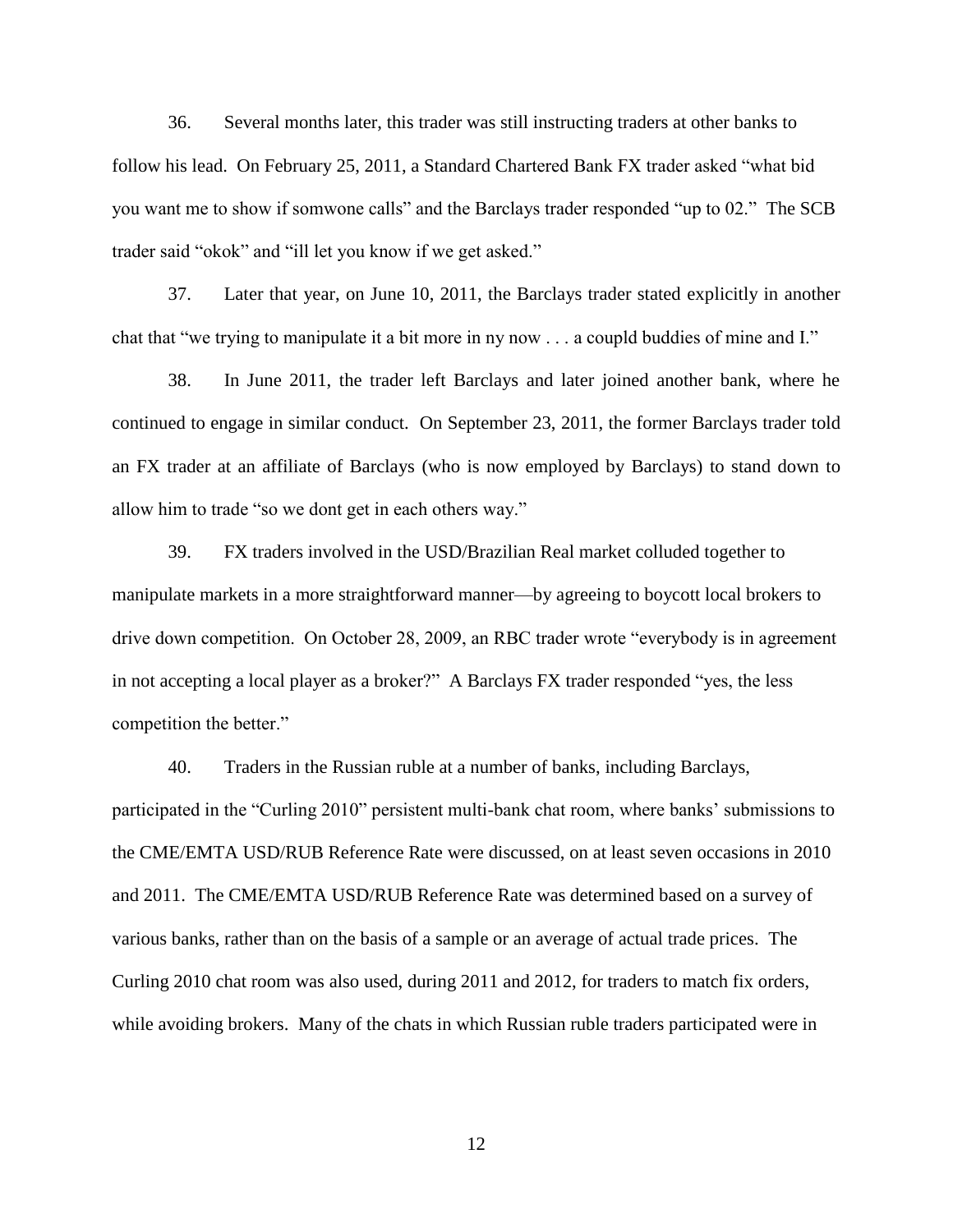Russian, and Barclays' compliance personnel were not prepared to monitor the full extent of such foreign language interactions in the ordinary course of their compliance supervision.

### Sales Practices

 41. On numerous occasions, from at least 2008 to 2014, Barclays employees on the "hard mark-ups" to the prices that traders gave them without their clients' knowledge. A hard FX Sales team engaged in misleading sales practices with clients. Sales employees applied mark-up represents the difference between the price the trader gives a salesperson and the price the salesperson shows to the client.

 pricing history, client expectations and other factors. 42. FX Sales employees would determine the appropriate mark-up by calculating the most advantageous rate for Barclays that did not cause the client to question whether executing the transaction with the Bank was a good idea, based on the relationship with the client, recent

43. As one FX Sales employee wrote in a chat to an employee at another bank on December 30, 2009, "hard mark up is key . . . but i was taught early . . . u dont have clients . . . u dont make money . . . so dont be stupid."

 communicate verbally. At some point certain members of the FX Sales team were moved further arrangement, certain FX Sales employees were able to communicate mark-ups to traders verbally 44. At one point, certain members of the FX Sales team sat right next to the FX G10 traders and only a few rows away from the FX Emerging Markets traders, close enough to away from the traders, but still close enough to communicate verbally. In this seating and, at times, through the use of hand signals.

 45. The practice of certain FX Sales Employees when a client called for a price quote was to mute the telephone line when asking the trader for a price, which would allow Sales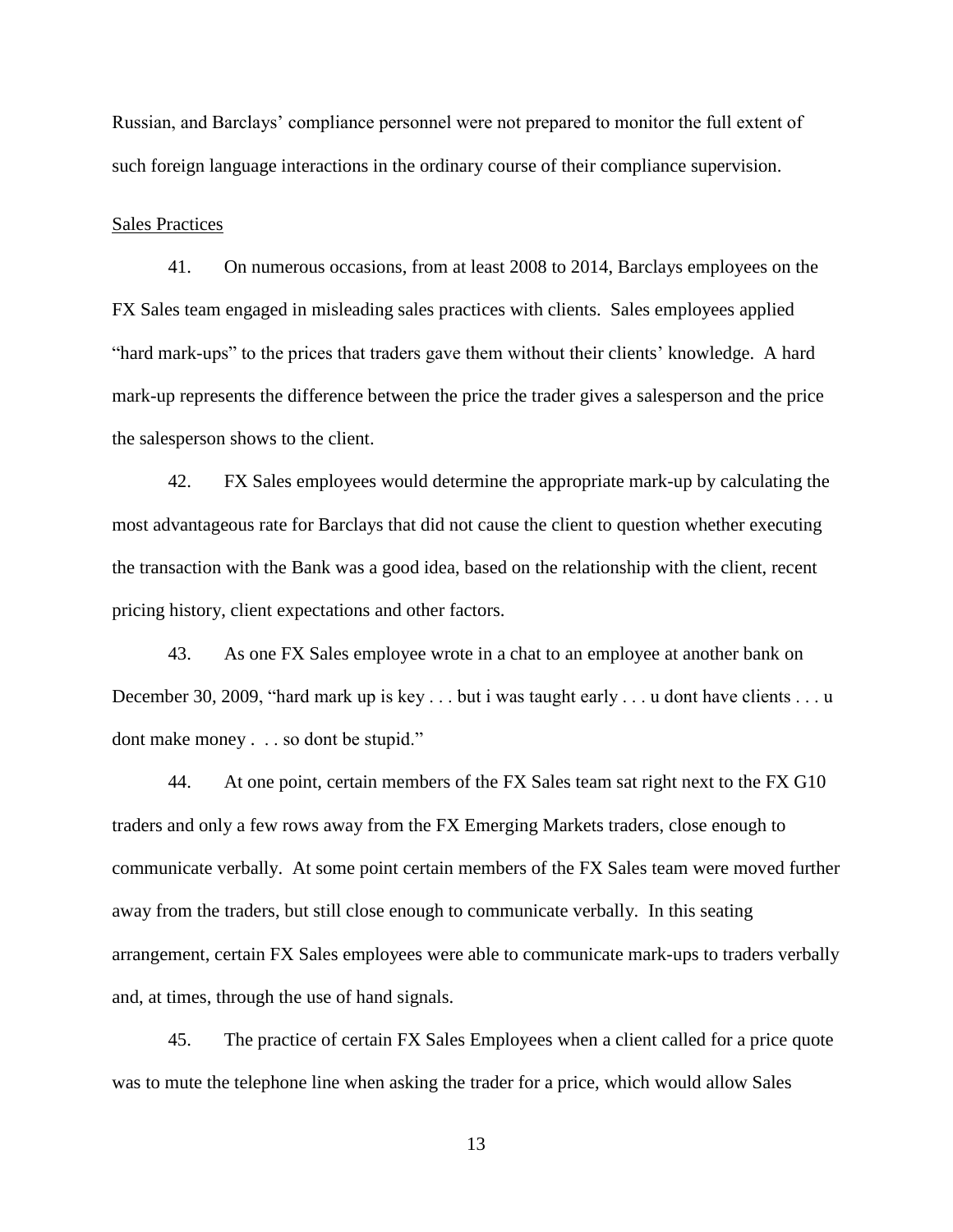employees to add mark-up without the client's knowledge. However, some clients demanded to hear the Sales employees' communications with traders, and stayed on an open line while the FX Sales employees communicated with the traders.

46. In such circumstances, at least two Barclays FX Sales employees used hand signals to ask traders to add hard mark-up without the client's knowledge. For example, one finger held sideways would indicate a one-pip markup, while two fingers held sideways would indicate a two-pip mark-up.

 was a high priority for Sales managers. As the future Co-Head of UK FX Hedge Fund Sales (who was then a Vice President in the New York Branch) wrote in a November 5, 2010 chat: change . . . if you aint cheating, you aint trying." 47. Mark-ups represented a key revenue source for Barclays and generating mark-ups "markup is making sure you make the right decision on price  $\ldots$  which is whats the worst price i can put on this where the customers decision to trade with me or give me future business doesn't

 are no longer set, most FX Sales employees continued to believe mark-ups remained a 48. Historically, specific targets were set for mark-ups, and although specific targets significant factor in determining compensation. Almost all FX Sales employees admitted they engaged in marking-up request-for-quotation and at-best orders, when possible. As one FX Sales employee noted, the goal was to "give the rate that was most advantageous to the bank, but would not make the customer go away!"

 set no hard targets, certain FX Sales employees said they aimed for mark-ups to contribute at least 20% of the total revenue they were credited with. Mark-ups were thus one of three primary 49. Even though more recent managers of Barclays' FX Sales group stated that they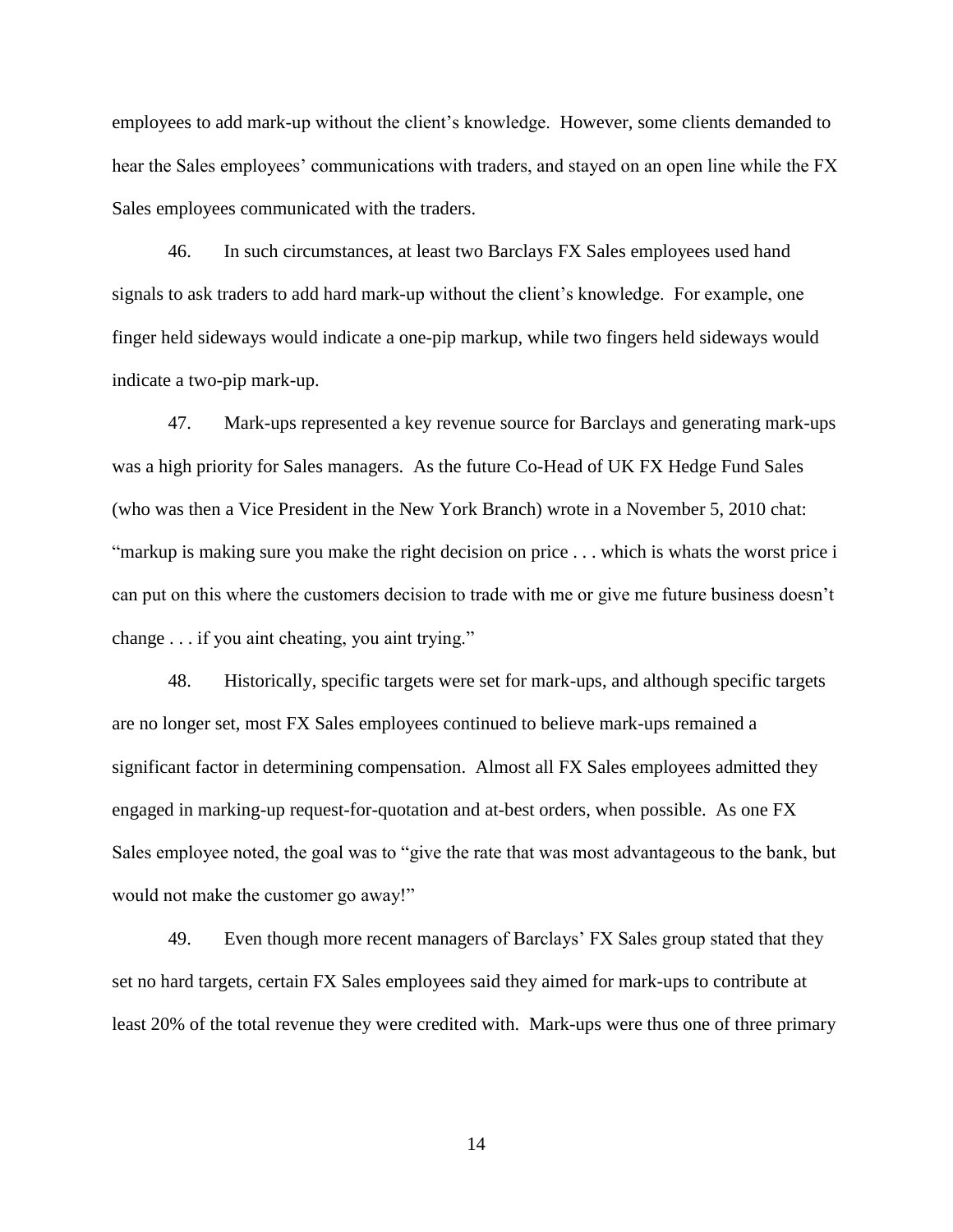methods for FX Sales to generate revenue (along with sales credits based on volume, and allocations from traders in recognition of receiving profitable orders from Sales).

50. Not only did some Sales managers encourage this practice, but one senior trader on the Hedge Fund FX Sales Desk—who later became the Co-Head of UK FX Hedge Fund Sales—regularly gave presentations to incoming FX Sales employees to teach them, among other things, how to charge mark-ups.

 was charging mark-ups to FX trades, and clients were generally not told when mark-ups were 51. The agreements between Barclays and its FX clients did not disclose that Barclays being applied to their specific trades.

 52. On at least two occasions, FX Sales employees affirmatively represented to a client that no mark-up had been added, when in fact it had been.

 saying you rounded is fine." The first employee agreed, and replied that he didn't actually come 53. On June 26, 2009, after one FX Sales employee appeared to admit to another Sales employee that he "came clean" about charging a hard mark-up after a client called him out on it, the second employee stated "i wouldnt normally admit to clients if you pip them. i think clean to the client, but rather "said i was rounding."

54. On September 23, 2014, another FX Sales employee applied a mark-up to a client's trade. The client called and asked if had applied a mark-up, and this Sales employee lied and said that he had not.

 at a better price. The more favorable fill generated a profit, which Barclays would keep, in 55. Another misleading sales practice was giving a client the worst (or a worse) rate that was reached during a particular time interval, even if the trader was able to execute the order whole or in part, without providing disclosure to the client.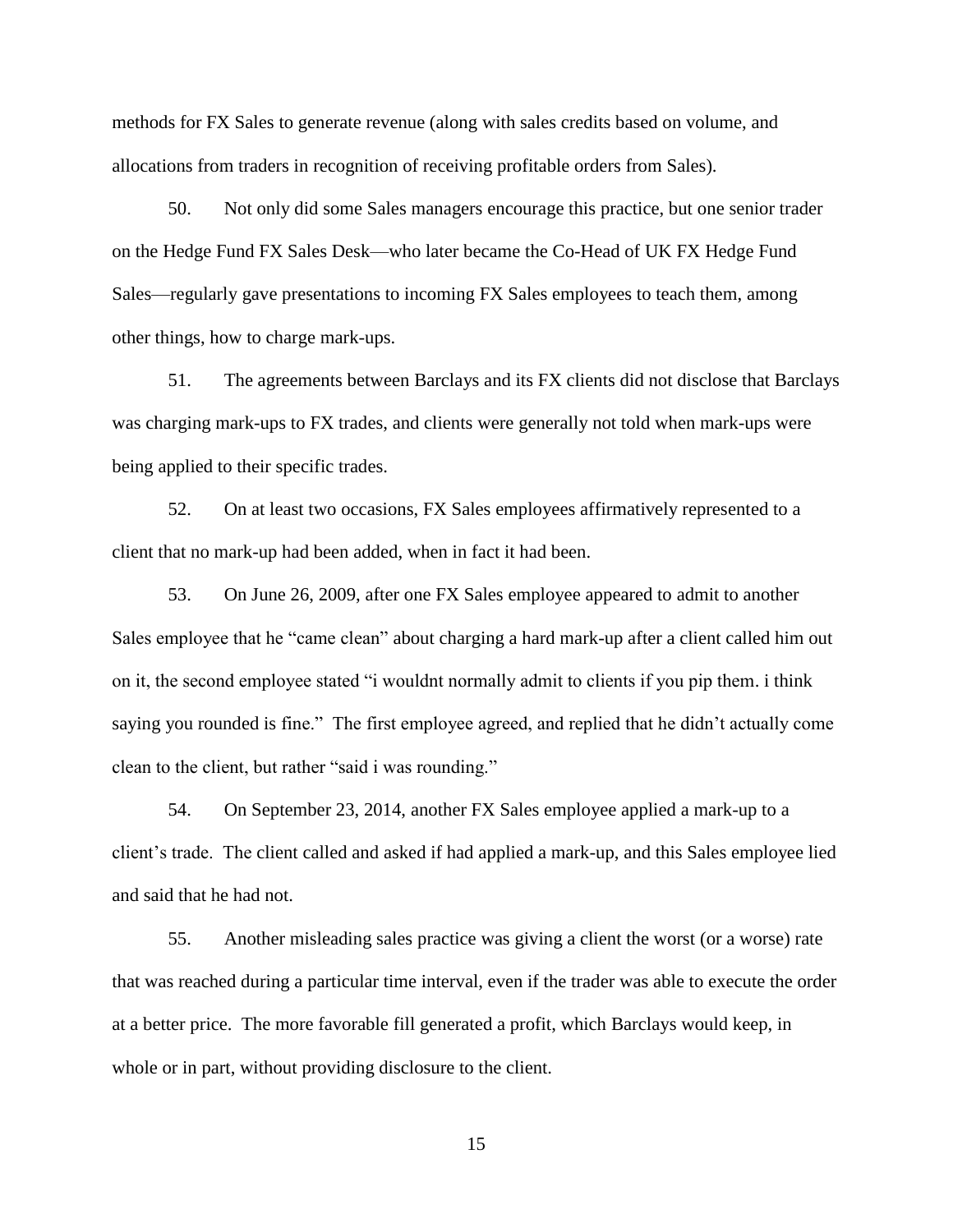56. A similar practice was to tell clients that their orders had been only partially filled, when in fact the FX Sales employees were holding back a portion of the fill as the market moved in Barclays' favor, permitting Barclays to generate an undisclosed profit at the client's expense.

### Failures of Controls and Compliance

 involved various levels of employees, including a lack of appropriate supervision or intervention by certain managers both of FX trading desks and of FX Sales staff. by certain managers both of FX trading desks and of FX Sales staff.<br>58. The culture within the Bank valued increased profits with little regard to the 57. As discussed within this Order, the misconduct at the Bank was systemic and

 integrity of the market. In May 2012, after noting that "Large fixes are the key to making money as we have more chance of moving the market our way," a Barclays senior trader announced an "added incentive" for Sales employees of 50% of profits made for increasing trading volume at put forward in this mail are exactly what we are looking for." certain fix orders. In response, the head of the FX Spot desk in New York noted that "the ideas

59. The revenue produced by an FX trader's trading activity impacted the compensation of FX traders, along with other factors.

 business. The guidance Barclays did provide focused on insider trading risk and regulations that 60. During the relevant time period, although Barclays had general policies in place regarding trading and sales activity, those policies were not specifically designed for the FX were not relevant to the foreign exchange market, which effectively left it up to individual traders to determine what kind of conduct was appropriate.

 61. Warning signs alerted the Bank to weaknesses in its controls with respect to the FX business, but the Bank failed to take appropriate action. Although the Bank took steps,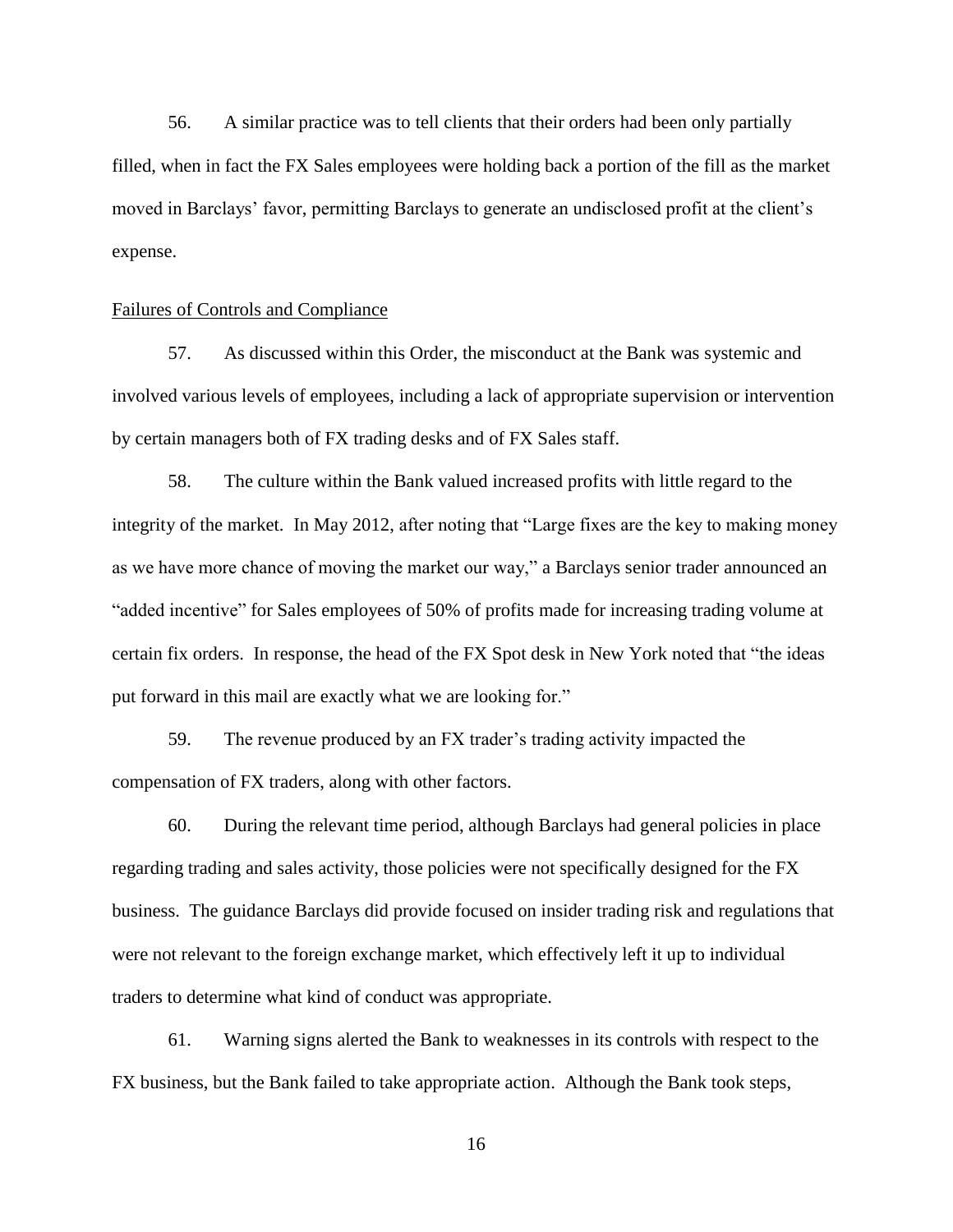it did not investigate the conduct that occurred in such chat rooms until mid-2013. 62. Specifically, in March 2012, Barclays discovered that an employee on the Sales beginning in mid-2012, to address certain risks associated with the use of multi-bank chat rooms,

 trade that had been executed by a Barclays client. desk had revealed, on one of his Reuters distribution lists, confidential information about an FX

 who had leaked the confidential information. Thereafter, the Bank performed an additional 63. Barclays' initial response to this incident was to conduct a review that identified review of the chats of only one trader who has now been identified as having engaged in some of the trading misconduct described in this Order. This additional review was assigned to a single Barclays employee in the Compliance division.

 64. The Compliance employee who reviewed the chats looked only for confidential client information sharing, derogatory references to clients and bad language, but failed to discover any of the efforts to manipulate the benchmark rates described above.

 asked for guidance from the Compliance and Legal divisions about proper communications in the multi-bank chat rooms, but never received the requested guidance until October and 65. In May 2012, the Bank held workshops with FX traders and FX sales personnel to discuss market color and confidential information sharing. At one of these workshops, traders discussed their efforts to coordinate the FX fixes. During and following these workshops, traders December 2012.

 about information sharing regarding and efforts to coordinate FX fixes in multi-bank chats, Barclays entered into a global settlement relating to the manipulation of other key benchmark 66. Around the same time that certain FX traders raised concerns to Compliance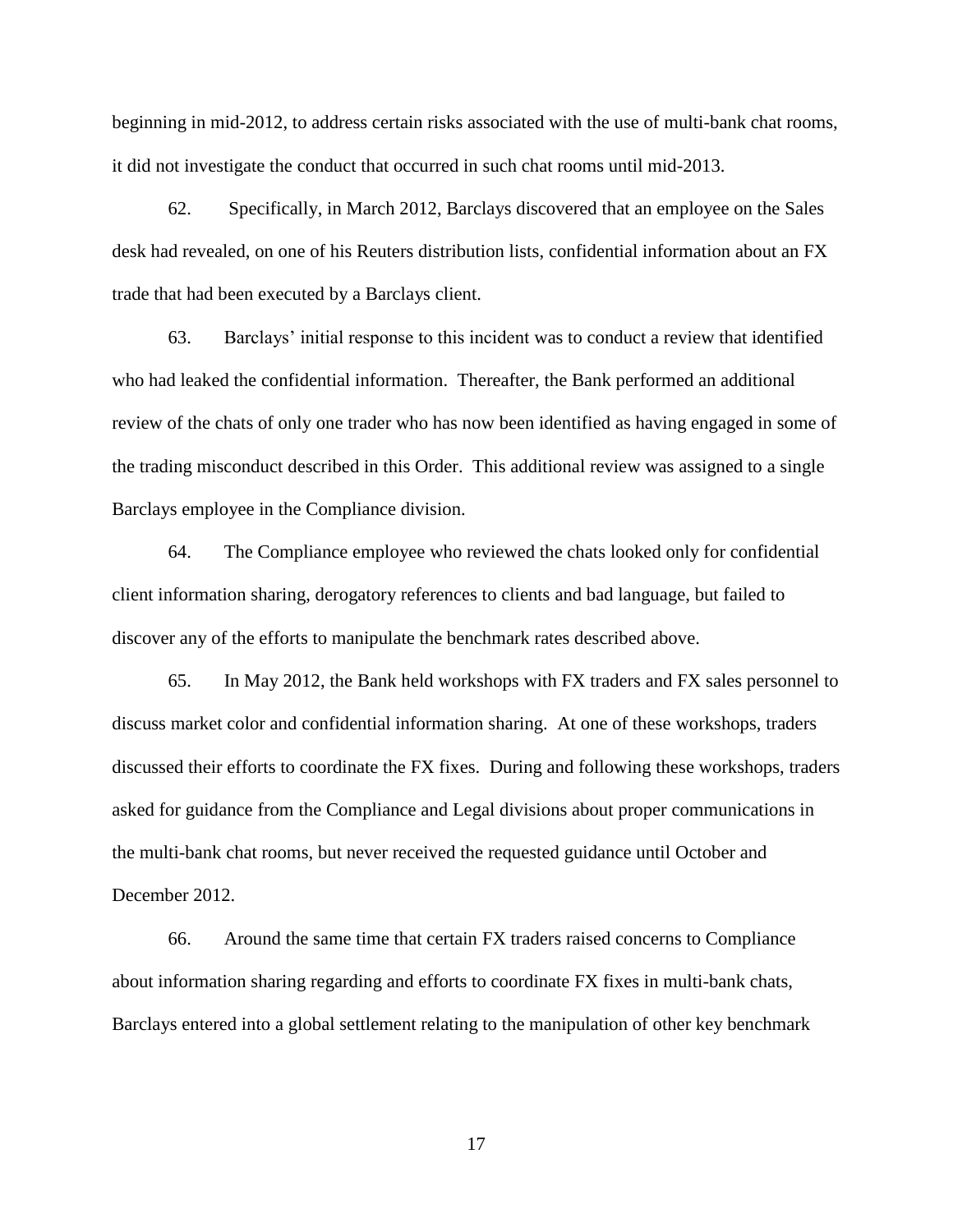took place on June 27, 2012. took place on June 27, 2012.<br>67. Despite learning about FX traders' information sharing in chat rooms at least as rates, most notably the London Interbank Offered Rate ("LIBOR"). The LIBOR settlements

 misconduct relating to the manipulation of key benchmark rates, which included misconduct by full investigation of FX trading misconduct until the publication of a *Bloomberg* article in June early as May 2012 while simultaneously entering into a settlement concerning persistent traders in chat rooms, Barclays did not shut down the use of interbank chat rooms by FX traders until October 2012 and by other lines of business until 2013. Further, Barclays did not begin a 2013.

 in multi-bank chat rooms. 68. Since 2012, Barclays has implemented remedial measures to address the misconduct described in this Order, including prohibiting all FX Spot traders from participating

### **Violations of Law and Regulations**

69. With regards to the aforementioned conduct, the Bank has conducted banking business in an unsafe and unsound manner.

70. The Bank also failed to maintain or make available at the New York Branch, true and accurate books, accounts, and records reflecting all transactions and actions, in violation of Banking Law § 200-c.

71. Barclays failed to submit a report to the Superintendent immediately upon discovering fraud, dishonesty, making of false entries and omission of true entries, and other misconduct, whether or not a criminal offense, in violation of 3 NYCRR § 300.1.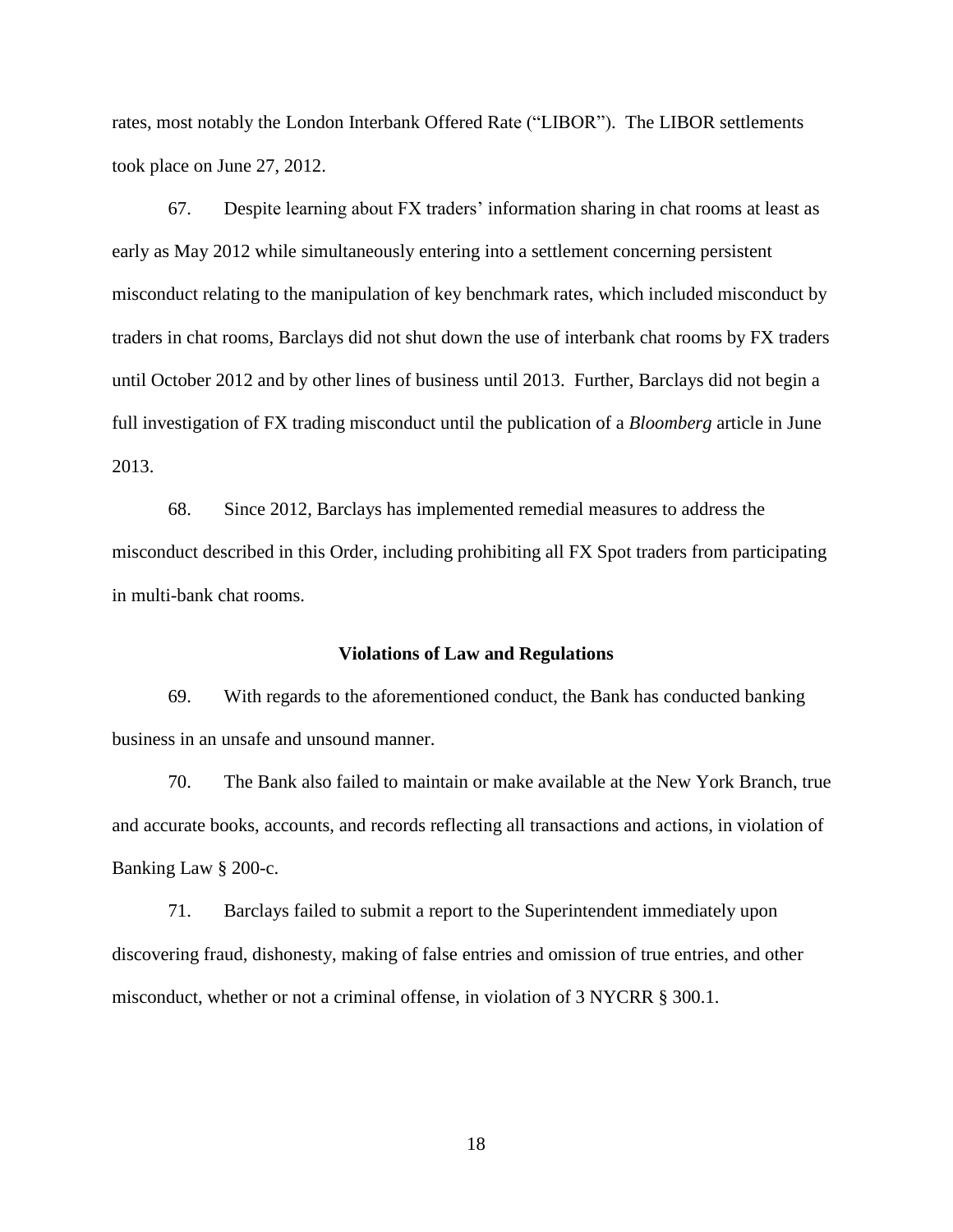# **SETTLEMENT PROVISIONS**<br>Monetary Penalty

 72. Barclays shall pay a civil monetary penalty, pursuant to Banking Law §§ 44 and 44-a, to the Department in the amount of \$485 million. Barclays shall pay the entire amount within ten days of executing this Consent Order. Barclays agrees that it will not claim, assert, or apply for a tax deduction or tax credit with regard to any U.S. federal, state, or local tax, directly or indirectly, for any portion of the civil monetary penalty paid pursuant to this Consent Order.

### **Employee Discipline**

employed at the Bank. 73. A number of Barclays employees that were involved in the wrongful conduct discussed in this Order, including a director on the FX Spot trading desk in London, a director on the FX Spot trading desk in New York, a director on the Emerging Markets desk in New York, a managing director in FX Hedge Fund Sales in New York, a director in FX Real Money Sales in New York, and an assistant vice president in FX Hedge Fund Sales in London, are no longer

 the last month: the Global Head of FX Spot trading in London, an assistant vice president on the 74. As a result of the investigation, four Barclays employees have been terminated in FX Spot trading desk in London, a director on the FX Spot trading desk in London and a director on the FX Spot trading desk in New York.

 placed on paid leave but remain employed by the Bank. The Department orders the Bank to take all steps necessary to terminate the following four employees, who played a role in the misconduct discussed in this Consent Order but who remain employed by the Bank: a vice president on the Emerging Markets trading desk in New York, two directors on the FX Spot 75. Certain employees involved in the wrongful conduct have been suspended or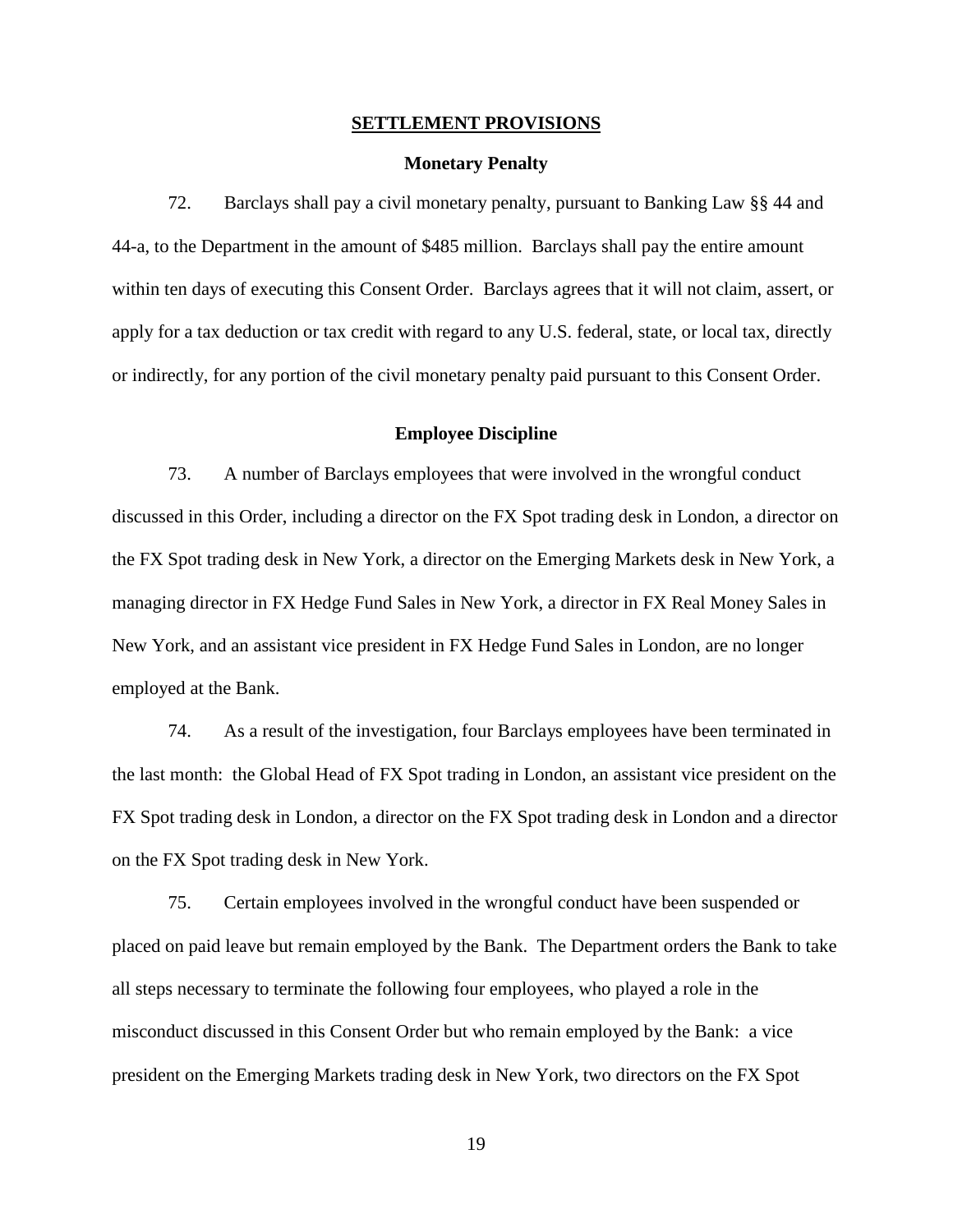trading desk in New York and a director on the FX Sales desk in New York (who previously was Co-Head of UK FX Hedge Fund Sales in London).

 76. With respect to two of the employees referenced in paragraph 75 who remain necessary to terminate them as promptly as is consistent with its obligations to cooperate with under investigation by other authorities, the Department orders the Bank to take all steps those authorities. These two employees must remain suspended or on paid leave until termination.

 activities involving compliance, FX benchmarks, or any matter relating to U.S. or U.S. Dollar operations. 77. If a judicial or regulatory determination or order is issued finding that the termination of any of the above employees is not permissible under local law, then such employees nevertheless shall not be allowed to hold or assume any duties, responsibilities, or

### **Matters Not Released By This Order**

 78. This Order does not release the Bank from any claims concerning electronic potential related activities or misconduct arising out of or related to this areas. The Department systems used in FX trading and electronic trading of FX and FX-related products, and any will continue its review and investigation of this areas of activity.

### **Continuation of Work of Independent Monitor**

 79. Barclays will continue to engage the independent monitor previously selected by the Department to conduct, consistent with applicable law, a comprehensive review of compliance programs, policies, and procedures, with respect to the business activities discussed within this Order, now in place at the Bank that pertain to or affect activities conducted by or through the New York Branch. The monitor will continue to report directly to the Department.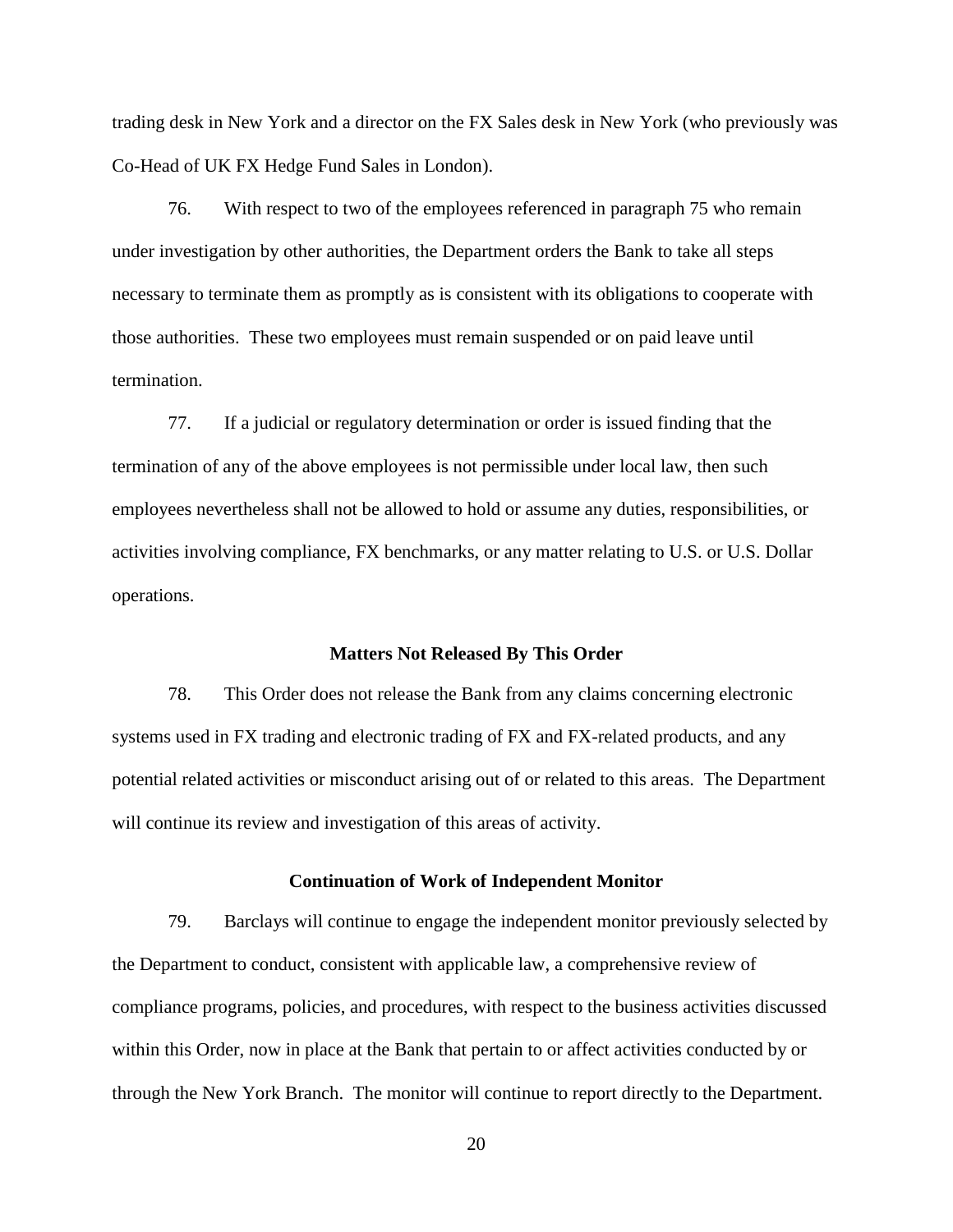- 80. Among other things, the monitor will review and report on:
	- $a_{\cdot}$ The effectiveness of the Bank's trading policies, rules and prohibitions concerning the conduct detailed herein, and concerning trading in derivatives arising out of or related to FX;
	- $\mathbf b$ . The thoroughness and comprehensiveness of the Bank's current compliance program, including the organizational structure, management oversight, and reporting lines that are relevant to compliance, and an assessment of the staffing of the compliance teams, including the duties, responsibilities, authority, and competence of officers or employees responsible for the Bank's compliance with laws and regulations pertaining to compliance;
	- $\mathbf{c}$ . The propriety, reasonableness, and adequacy of any proposed, planned, or recently-instituted changes to the Bank's compliance programs;
	- $\mathbf{d}$ . d.Any corrective measures necessary to address identified weaknesses or deficiencies in the Bank's corporate governance or its compliance program.

81. Barclays agrees that it will fully cooperate with the monitor and support its work by, among other things, providing the monitor with access to all relevant personnel, consultants and third-party service providers, files, reports, or records, whether located in New York, the United Kingdom, Singapore or elsewhere, consistent with applicable law.

 82. Within 180 days of the date of this Consent Order, the monitor will submit to the Department and Barclays' Board of Directors a preliminary written report of findings, including proposed corrective measures.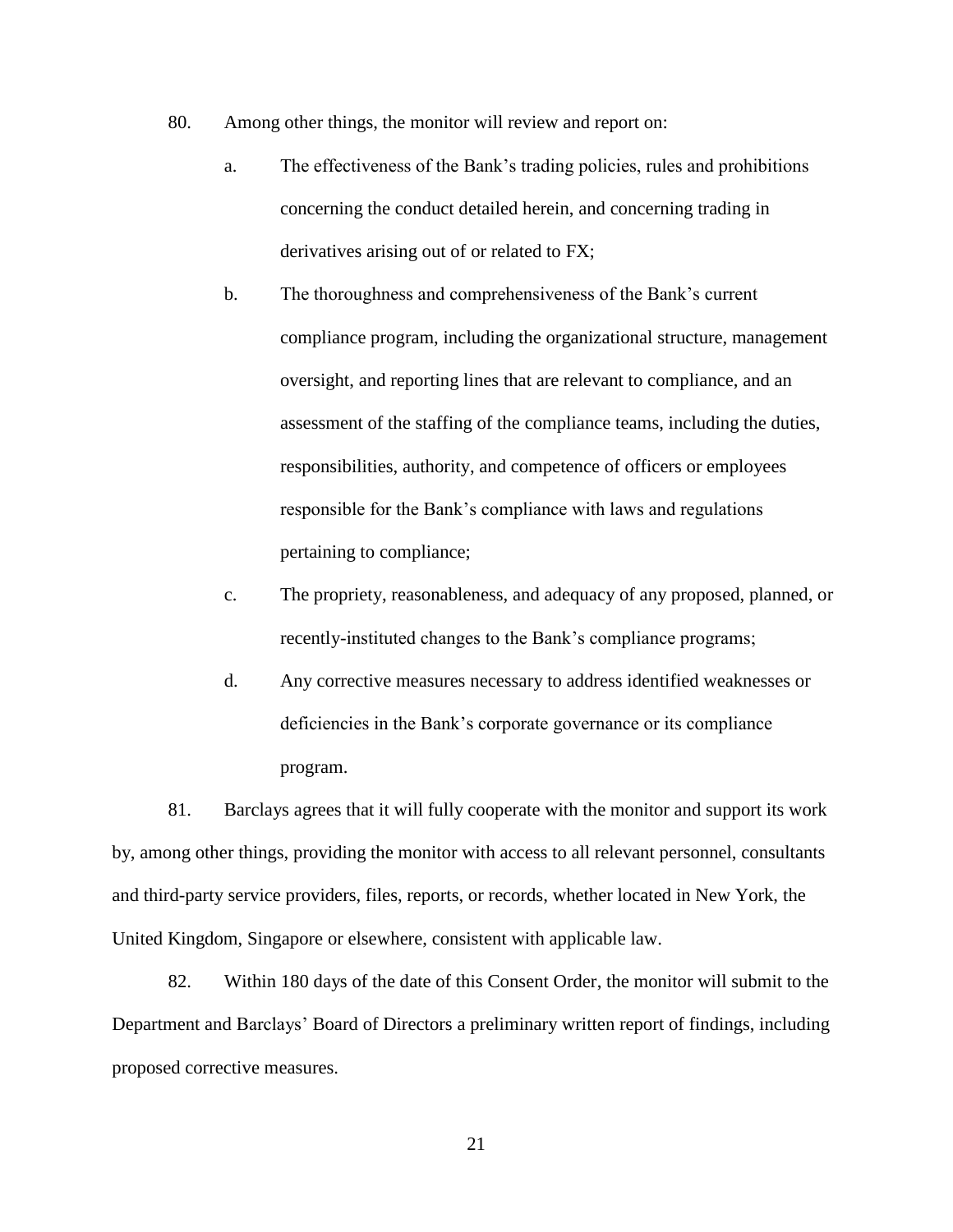83. Within 30 days of receiving the monitor's preliminary written report of findings, Barclays will submit to the Department a written plan designed to improve and enhance current compliance programs that pertain to or affect activities conducted by or through Barclays' New York Branch, incorporating any relevant corrective measures identified in the monitor's report (the "Action Plan"). The Action Plan will provide for enhanced internal controls and updates or revisions to current policies, procedures, and processes in order to ensure full compliance with all applicable provisions of the law and the provisions of this Consent Order. Upon receipt of written approval from the Department, Barclays will begin to implement the changes.

84. Within 30 days of receiving the monitor's preliminary written report of findings, Barclays will submit to the Department a written plan to improve and enhance management oversight of compliance programs, policies, and procedures now in place at the Bank that pertain to or affect activities conducted by or through Barclays' New York Branch (the "Management Oversight Plan"). The Management Oversight Plan will address relevant matters identified in the monitor's written report of findings and provide a sustainable management oversight framework. Upon receipt of written approval from the Department, Barclays will begin to implement the changes.

 the Bank's compliance with those measures. The monitor will submit subsequent progress 85. The monitor will thereafter oversee the implementation of corrective measures set out in the Bank's Action Plan and Management Oversight Plan. Finally, the monitor will assess reports and a final report to the Department and to Barclays' Management Board at intervals to be determined by the Department. The Department may, in its sole discretion, extend any reporting deadline set out in this section.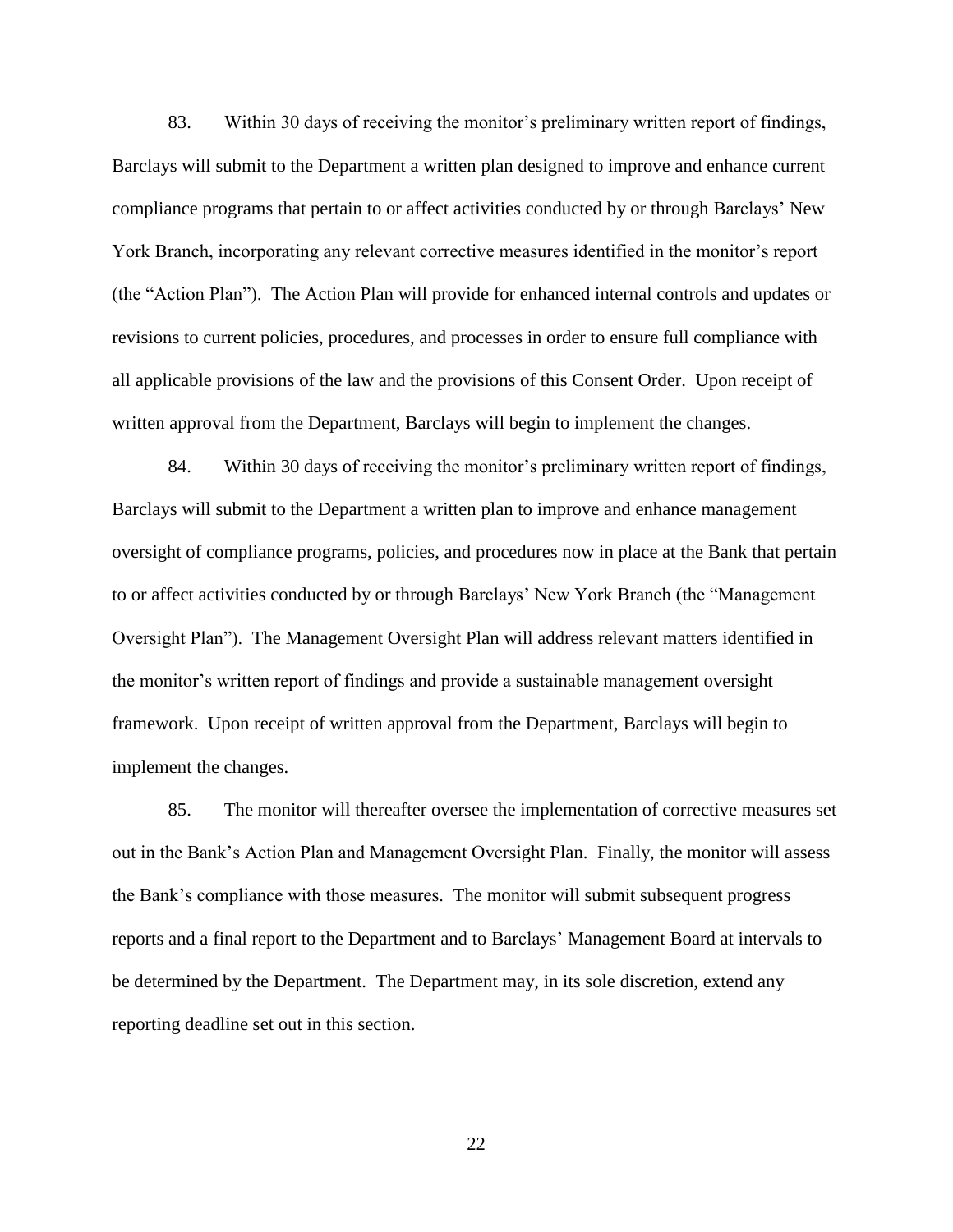86. Any dispute as to the scope of the monitor's authority or mandate will be resolved by the Department in the exercise of its sole discretion, after appropriate consultation with Barclays and the monitor.

 87. In addition, the monitor will continue its review, analysis and reporting to the Department concerning: (i) electronic systems used in FX trading and electronic trading of FX and FX-related products, and (ii) trading in derivatives arising out of or related to FX, and any potential related activities or misconduct arising out of these areas.

88. The terms of the Memorandum of Understanding reached between the Bank and the Department regarding the independent monitor shall continue to govern.

### **Breach of Consent Order**

89. In the event that the Department believes Barclays to be in material breach of the Consent Order, the Department will provide written notice to Barclays and Barclays must, within ten business days of receiving such notice, or on a later date if so determined in the Department's sole discretion, appear before the Department to demonstrate that no material breach has occurred or, to the extent pertinent, that the breach is not material or has been cured.

 showing within the designated time period shall be presumptive evidence of Barclays' breach. 90. The parties understand and agree that Barclays' failure to make the required Upon a finding that Barclays has breached this Consent Order, the Department has all the remedies available to it under New York Banking and Financial Services Law and may use any evidence available to the Department in any ensuing hearings, notices or orders.

### **Waiver of Rights**

91. The Parties understand and agree that no provision of this Consent Order is subject to review in any court or tribunal outside the Department.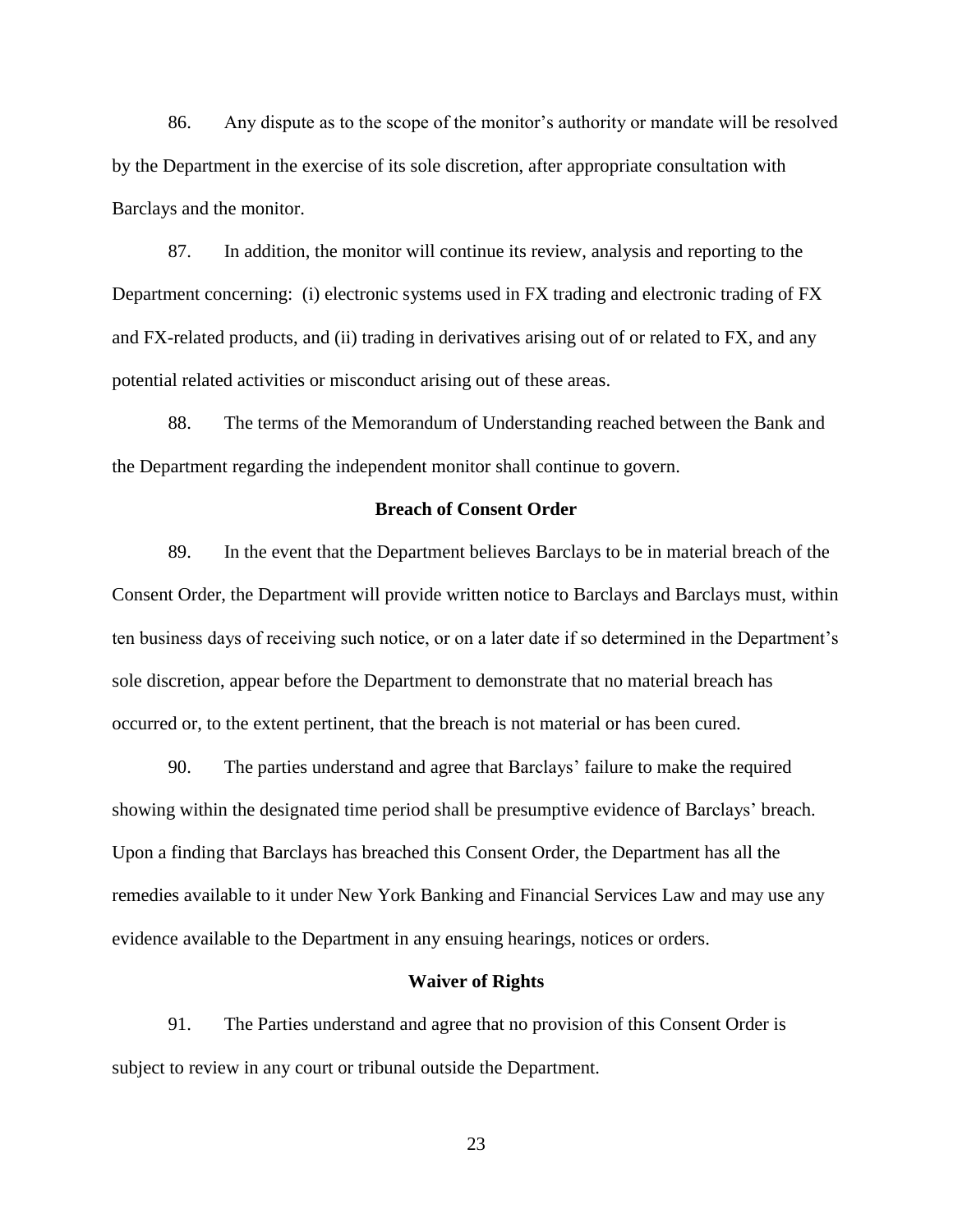### **Parties Bound by the Consent Order**

 successors and assigns that are under the Department's supervisory authority. But this Consent 92. This Consent Order is binding on the Department and Barclays, as well as any Order does not bind any federal or other state agency or any law enforcement authority.

 93. No further action will be taken by the Department against Barclays for the conduct set forth in the Consent Order, provided that Barclays complies with the terms of the Consent Order.

94. Notwithstanding any other provision in this Consent Order, however, the Department may undertake additional action against Barclays for transactions or conduct that Barclays did not disclose to the Department in the written materials Barclays submitted to the Department in connection with this matter.

### **Notices**

95. All notices or communications regarding this Consent Order shall be sent to:

For the Department:

Division 10004 Executive Deputy Superintendent<br>Capital Markets Division<br>One State Street<br>New York, NY 10004<br>For Barclays Bank PLC: **One State Street** Maria Filipakis,

Lawrence Dickinson **Company Secretary** 1 Churchill Place London, E14 5HP Lawrence Dickinson<br>Company Secretary<br>1 Churchill Place<br>London, E14 5HP<br>United Kingdom<br>24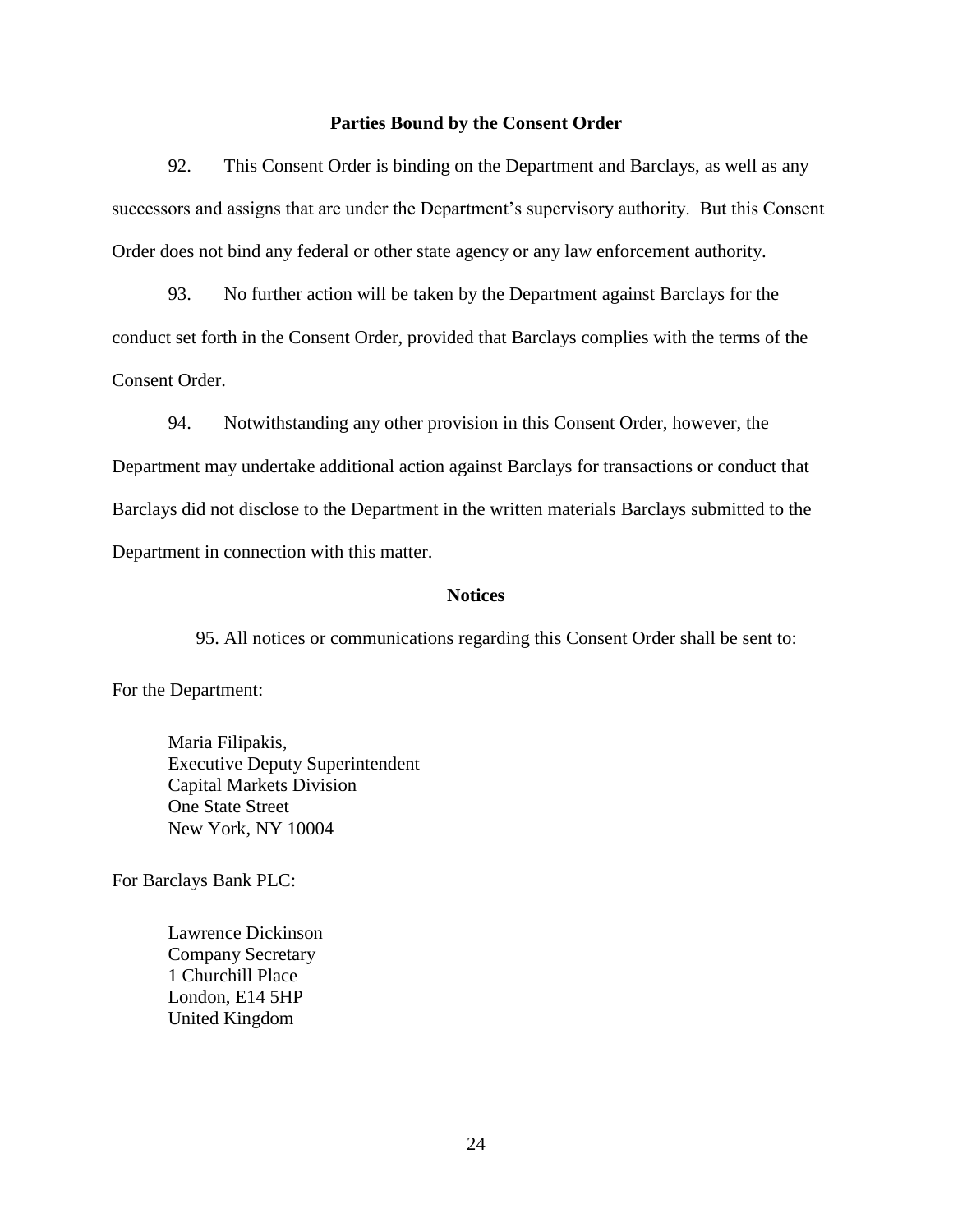### **Miscellaneous**

 stayed, modified, suspended or terminated by the Department. 96. Each provision of this Consent Order shall remain effective and enforceable until

97. No promise, assurance, representation or understanding other than those contained in this Consent Order has been made to induce any party to agree to the provisions of the Consent Order.

 other things, the representations made to the Department by Barclays — either directly or through its counsel — and the Department's own factual investigation. To the extent that representations made by Barclays — either directly or through their counsel — are later found to 98. The Department has agreed to the terms of this Consent Order based on, among be materially incomplete or inaccurate, this Consent Order is voidable by the Department in its sole discretion.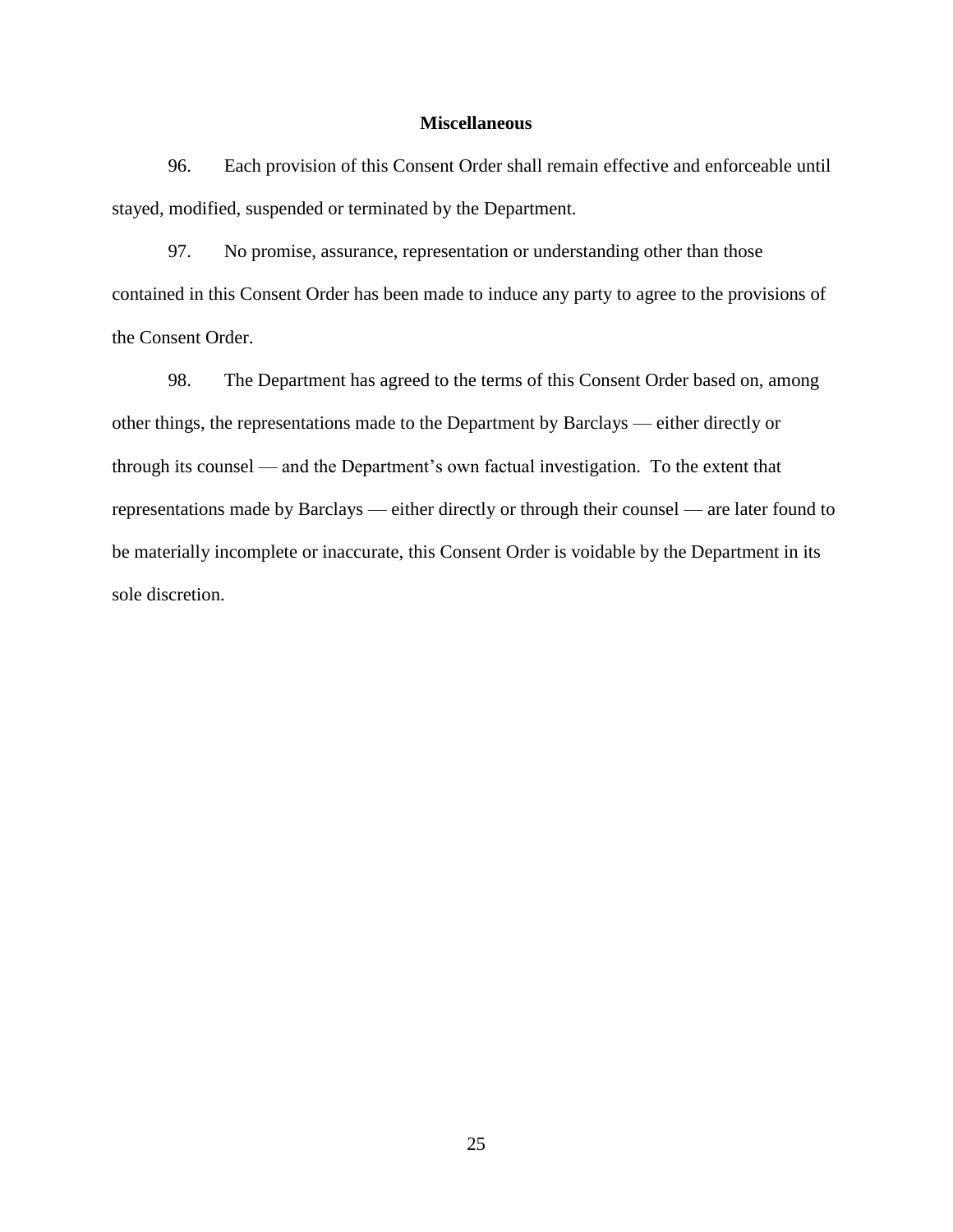IN WITNESS WHEREOF, the parties have caused this Consent Order to be signed this  $19^{4k}$ day

of  $\frac{M2}{3}$  2015.

ina ang pag-agamang ang pag-agamang ang pag-agamang ang pag-agamang ang pag-agamang ang pag-agamang ang pag-ag<br>Isang pag-agamang ang pag-agamang ang pag-agamang ang pag-agamang ang pag-agamang ang pag-agamang ang pag-agam It

 $Z\lambda V$  $By: \frac{\sqrt{2\pi N}}{N}$  By:

BARCLAYS BANK PLC NEW YORK STATE DEPARTMENT OF FINANCIAL SERVICES

ROBERT F. HOYT<br>
Group General Counsel<br>
Superintendent of Financia Superintendent of Financial Services